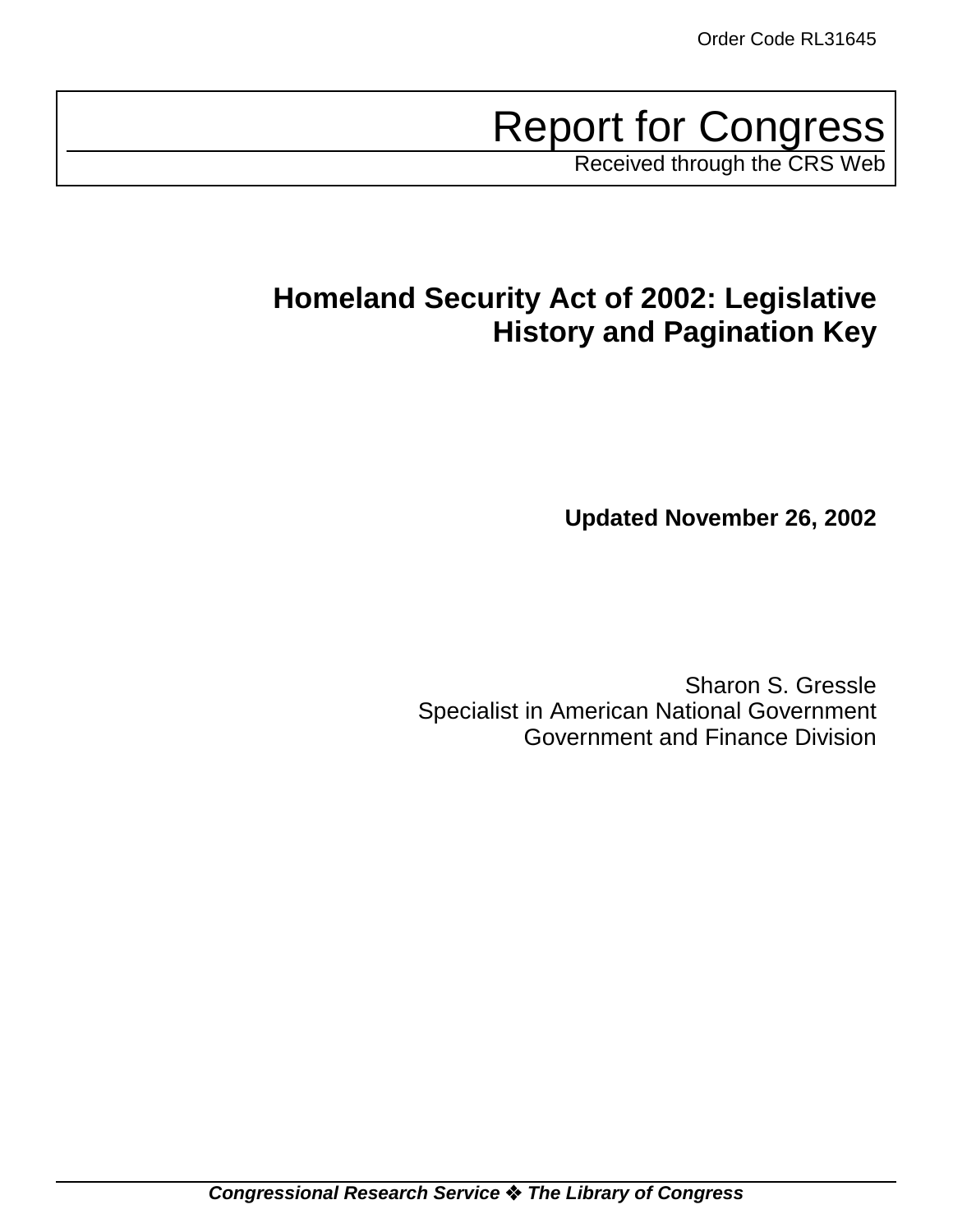## Homeland Security Act of 2002: Legislative History and Pagination Key

#### **Summary**

On November 22, 2002, Congress completed its legislative action on the proposal to establish a Department of Homeland Security. The House agreed to the amendment to H.R. 5005, as passed by the Senate on November 19, 2002.

H.R. 5005, as amended, passed the House on July 26, 2002. H.R. 5710, an expanded proposal, was introduced November 13, 2002 and passed the House, with one amendment, the same day. An amendment (S.Amdt. 4901), identical to H.R. 5710, was offered in the Senate to H.R. 5005 on November 13. On November 19, 2002, the Senate adopted that amendment and passed H.R. 5005.

This report presents an abbreviated legislative history of the Homeland Security Act of 2002, providing information on the sequence of events leading up to passage and references to related legislative proposals.

A pagination key is provided. The version used is the text of H.R. 5005, as enacted, (Enrolled version) accessible on the Legislative Information System (LIS) at [http://www.congress.gov]. Also available at that site is a link to the CRS Web page, which links to CRS Current Legislative Issues and the Homeland Security topic.

The Act was signed November 25, 2002. (As of 10:00 a.m. November 26, 2002, the signed measure had not been transmitted from the White House to the Office of Federal Register, and, therefore, has no public law number assigned.) This report will be updated when the designation is available.

The author recognizes the invaluable assistance provided by Mildred Boyle in the research and production of this report.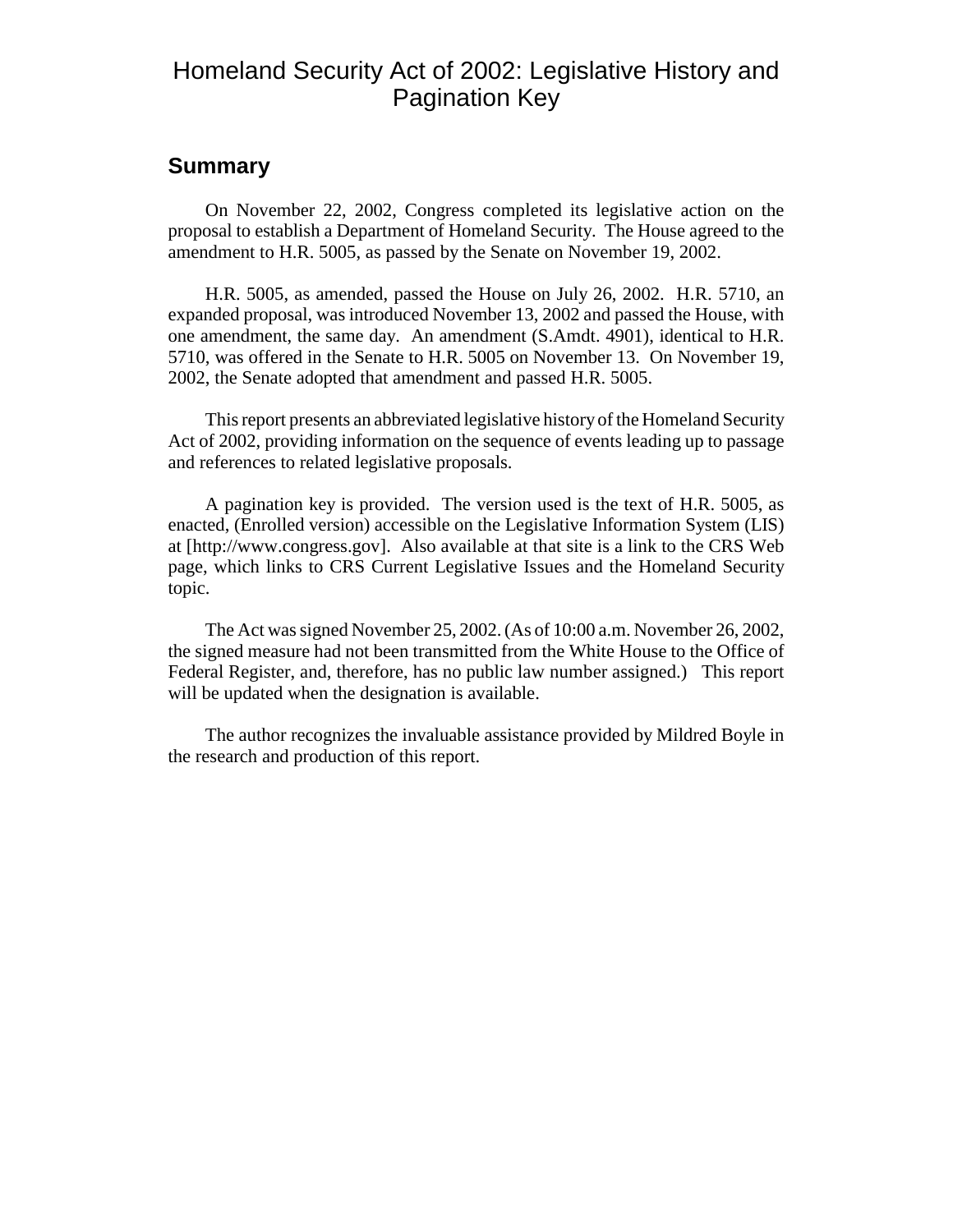# **Contents**

| Title II. Information Analysis and Infrastructure Protection 6<br>Subtitle A - Directorate for Information Analysis and Infrastructure<br>Title III – Science and Technology in Support of Homeland Security 7<br>Title V - Emergency Preparedness and Response  10<br>Title VI - Treatment of Charitable Trusts for Members of the Armed Forces<br>Title VIII – Coordination with Non-Federal Entities; Inspector General; |                                                                                                                                                          |
|-----------------------------------------------------------------------------------------------------------------------------------------------------------------------------------------------------------------------------------------------------------------------------------------------------------------------------------------------------------------------------------------------------------------------------|----------------------------------------------------------------------------------------------------------------------------------------------------------|
|                                                                                                                                                                                                                                                                                                                                                                                                                             |                                                                                                                                                          |
|                                                                                                                                                                                                                                                                                                                                                                                                                             |                                                                                                                                                          |
|                                                                                                                                                                                                                                                                                                                                                                                                                             |                                                                                                                                                          |
|                                                                                                                                                                                                                                                                                                                                                                                                                             |                                                                                                                                                          |
|                                                                                                                                                                                                                                                                                                                                                                                                                             |                                                                                                                                                          |
|                                                                                                                                                                                                                                                                                                                                                                                                                             |                                                                                                                                                          |
|                                                                                                                                                                                                                                                                                                                                                                                                                             |                                                                                                                                                          |
|                                                                                                                                                                                                                                                                                                                                                                                                                             | Subtitle A – Under Secretary for Border and Transportation Security $\dots$ . 8                                                                          |
|                                                                                                                                                                                                                                                                                                                                                                                                                             |                                                                                                                                                          |
|                                                                                                                                                                                                                                                                                                                                                                                                                             |                                                                                                                                                          |
|                                                                                                                                                                                                                                                                                                                                                                                                                             | 11                                                                                                                                                       |
| Subtitle G – Support Anti-terrorism by Fostering Effective Technologies                                                                                                                                                                                                                                                                                                                                                     | United States Secret Service; Coast Guard; General Provisions  12<br>Subtitle F – Federal Emergency Procurement Flexibility $\dots \dots \dots \dots 12$ |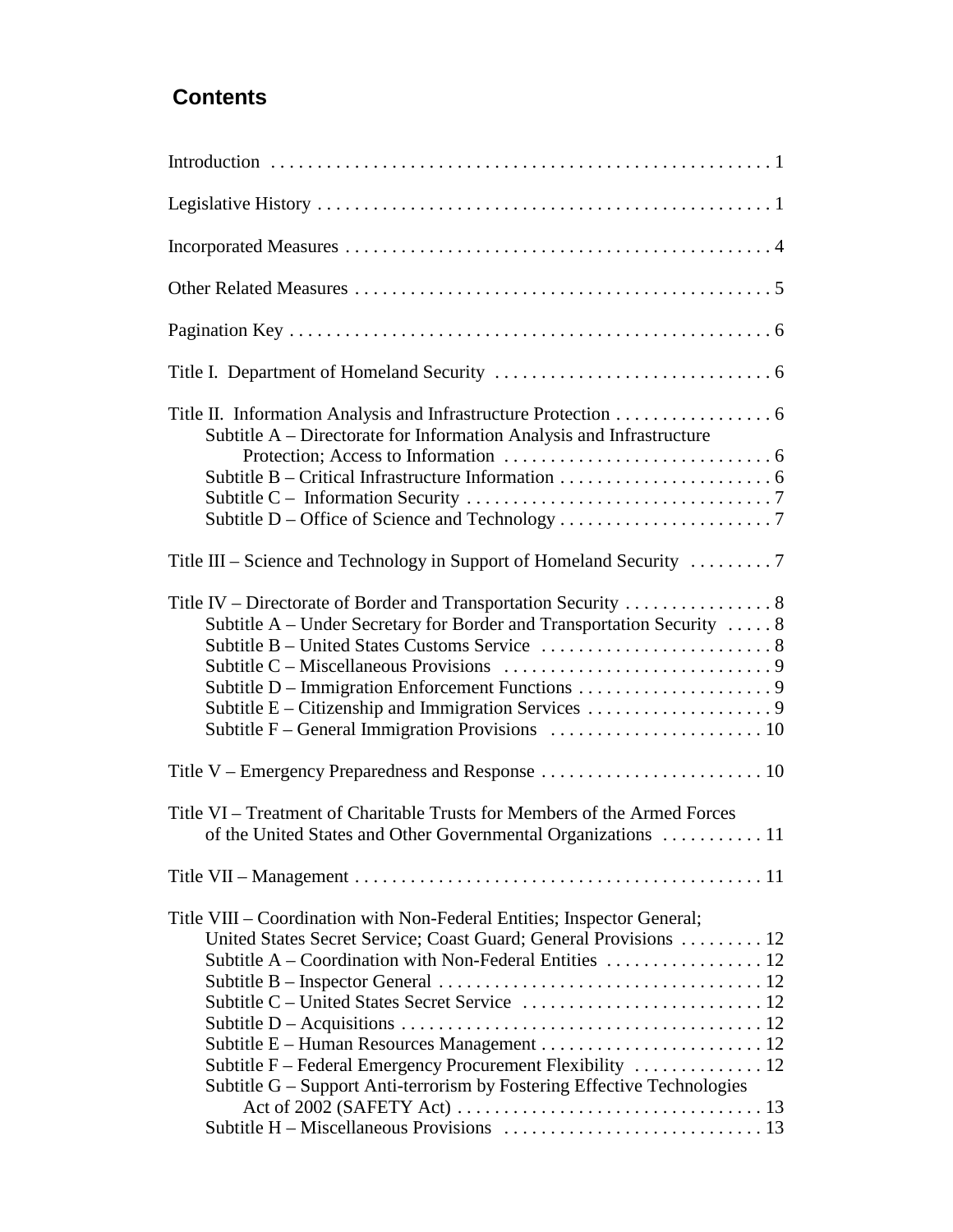| Subtitle A – Executive Office for Immigration Review (EOIR) $\dots \dots \dots 15$<br>Subtitle B - Transfer of the Bureau of Alcohol, Tobacco and Firearms |
|------------------------------------------------------------------------------------------------------------------------------------------------------------|
|                                                                                                                                                            |
|                                                                                                                                                            |
| Subtitle B – Reforms Relating to Federal Human Capital Management 17<br>Subtitle $C -$ Reforms Relating to the Senior Executive Service 17                 |
|                                                                                                                                                            |
|                                                                                                                                                            |
| Title XVI - Corrections to Existing Law Relating to Airline Transportation                                                                                 |
|                                                                                                                                                            |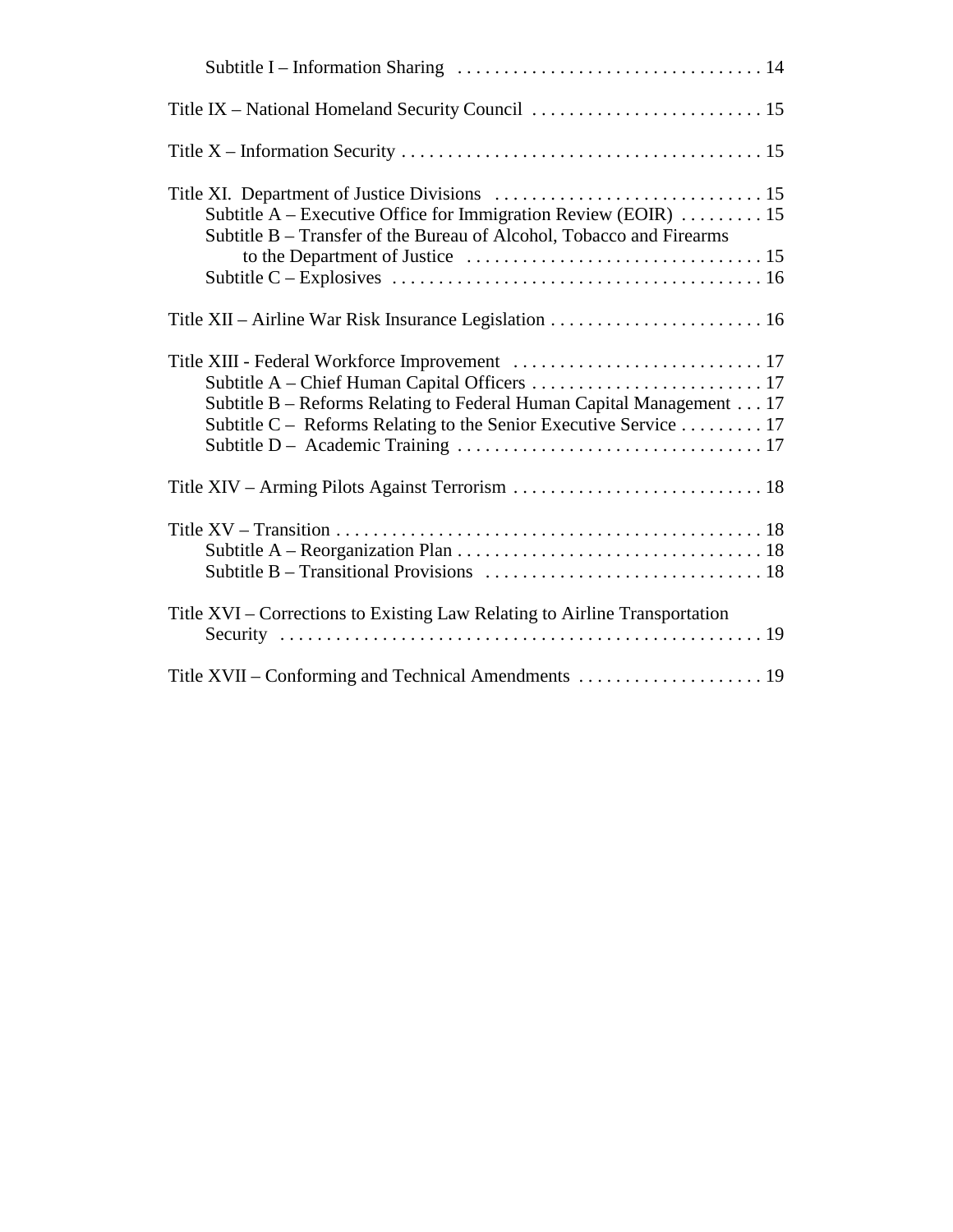# Homeland Security Act of 2002: Legislative History and Pagination Key

## **Introduction**

On November 22, 2002, Congress completed its legislative action on the proposal to establish a Department of Homeland Security. The House agreed to the amendment to H.R. 5005, as passed by the Senate on November 19, 2002.

H.R. 5005, as amended, passed the House on July 26, 2002. H.R. 5710, an expanded proposal, was introduced November 13, 2002 and passed the House, with one amendment, the same day. An amendment (S.Amdt. 4901), identical to H.R. 5710, was offered in the Senate to H.R. 5005 on November 13. On November 19, 2002, the Senate adopted that amendment and passed H.R. 5005. The Act was signed November 25, 2002. (As of 10:00 a.m. November 26, 2002, the signed measure had not been transmitted from the White House to the Office of Federal Register, and, therefore, has no public law number assigned.) This report will be updated when the designation is available.

This report presents an abbreviated legislative history of the Homeland Security Act of 2002, providing information on the sequence of legislative events leading up to passage and references to related legislative proposals. It also provides a pagination key to the legislation. The version used is the text of H.R. 5005, as enacted (Enrolled version), accessible on the Legislative Information System (LIS) at [http://www.congress.gov]. Also available at that site is a link to the CRS Web page, which links to CRS Current Legislative Issues and the Homeland Security topic.

## **Legislative History**

Several bills were offered during the  $107<sup>th</sup>$  Congress for the purpose of establishing the Department of Homeland Security. H.R. 5005 is the vehicle through which the proposals are being enacted. However, the legislation has changed and expanded from the version introduced during the summer of  $2002<sup>1</sup>$ . The following legislation is presented in reverse chronological order. It is intended to provide the basic information on the sequence of events and does not purport to be an encompassing legislative history.

<sup>&</sup>lt;sup>1</sup>For an overview of the development of the departmental legislation, see CRS Report, RL31493, *Homeland Security: Department Organization and Management*, by Harold C. Relyea.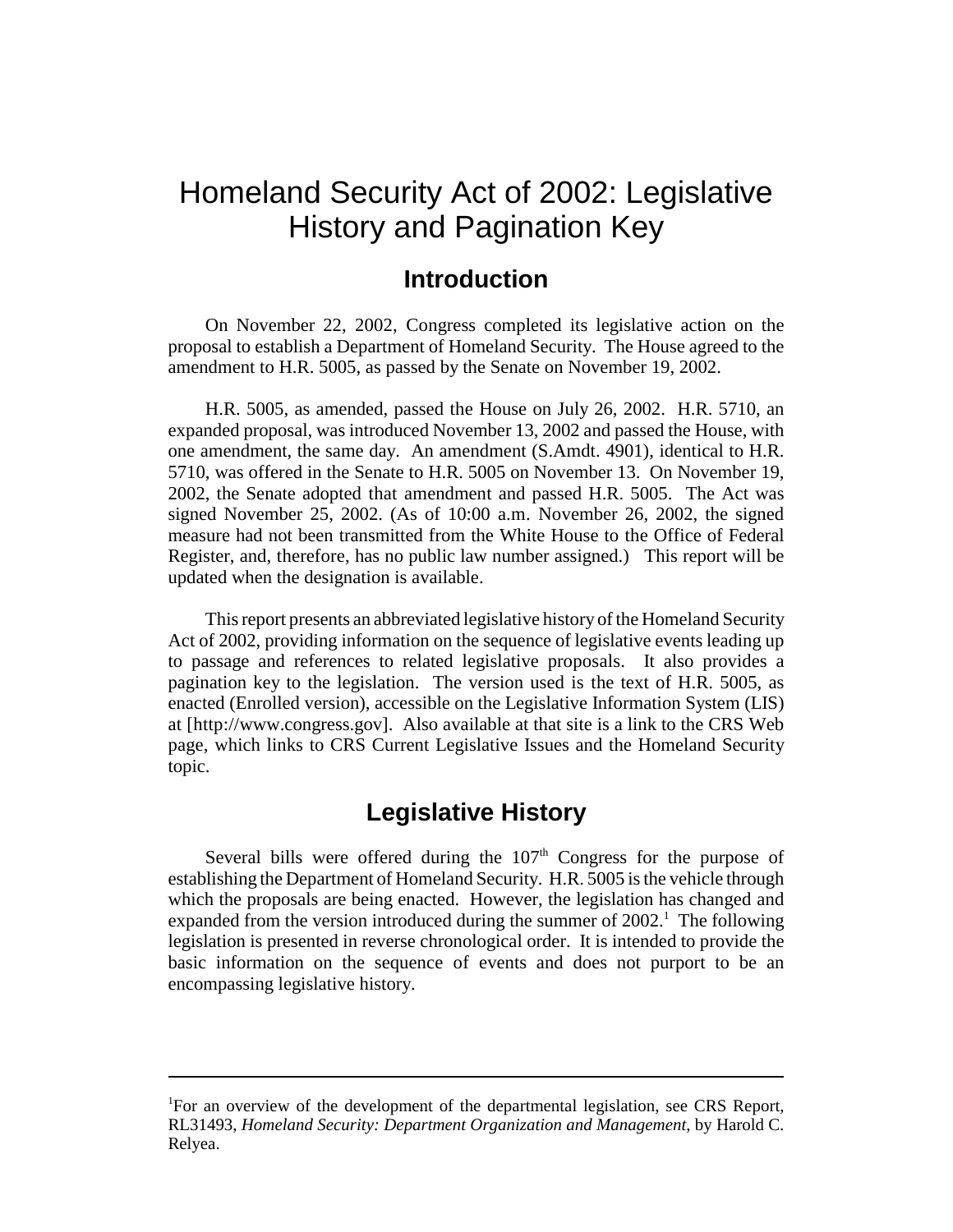| November 22, 2002                | House completes action on H.R. 5005, clearing it for the<br>President.                                                                                                                                                                                  |
|----------------------------------|---------------------------------------------------------------------------------------------------------------------------------------------------------------------------------------------------------------------------------------------------------|
| November 19, 2002                | Senate passes H.R. 5005, amended, Vote no. 249, 90-9.<br>Senate adopts amendment S.Amdt. 4901 (Thompson<br>substitute – language identical, except for minimal<br>technical differences, to H.R. 5710, as passed by the<br>House), Vote no. 247, 73-26. |
| November 14, 2002                | H.R. 5710 received in the Senate.                                                                                                                                                                                                                       |
| November 13, 2002                | Senate agrees to motion to table S.Amdt. 4471 (Lieberman<br>substitute), Vote no. 241, 50-47. S.Amdt. 4738 (Gramm-<br>Miller substitute) fell when S.Amdt. 4471 was tabled.<br>S.Amdt. 4901 offered.                                                    |
|                                  | House agrees to closed rule (H.Res. 600), considers and<br>passes H.R. 5710, Roll no. 477, 299-121. There is no<br>record of committee consideration or report prior to floor<br>consideration.                                                         |
| November 12, 2002                | H.R. 5710 introduced, referred to the Select Committee on<br>Homeland Security.                                                                                                                                                                         |
| September 4 -<br>October 1, 2002 | S.Amdt. 4471 offered. S.Amdt. 4471, and amendments<br>thereto, considered in the Senate.                                                                                                                                                                |
| August 1, 2002                   | S.Amdt. 4467 (Lieberman substitute to H.R. 5005) offered.                                                                                                                                                                                               |
| July 30, 2002                    | H.R. 5005 received in the Senate.                                                                                                                                                                                                                       |
| July 25-26, 2002                 | H.R. 5005, after consideration and debate, passes the<br>House, amended, Roll no. 367, 295-132.                                                                                                                                                         |
| July 25, 2002                    | Senate Governmental Affairs Committee, in a business<br>meeting, agrees to language of a Lieberman substitute<br>(S.Amdt. 4467, filed August 1, 2002) to H.R. 5005.                                                                                     |
|                                  | House Rules Committee reports H.Res. 502, H.Rept. 107-<br>615.                                                                                                                                                                                          |
| July 24, 2002                    | H.R. 5005 reported, amended, H.Rept. 107-609, Part I, by<br>Select Committee on Homeland Security.                                                                                                                                                      |
| June 24 -<br>July 12, 2002       | Committees conduct hearings and draft recommendations<br>to be submitted to House Select Committee on Homeland<br>Security.                                                                                                                             |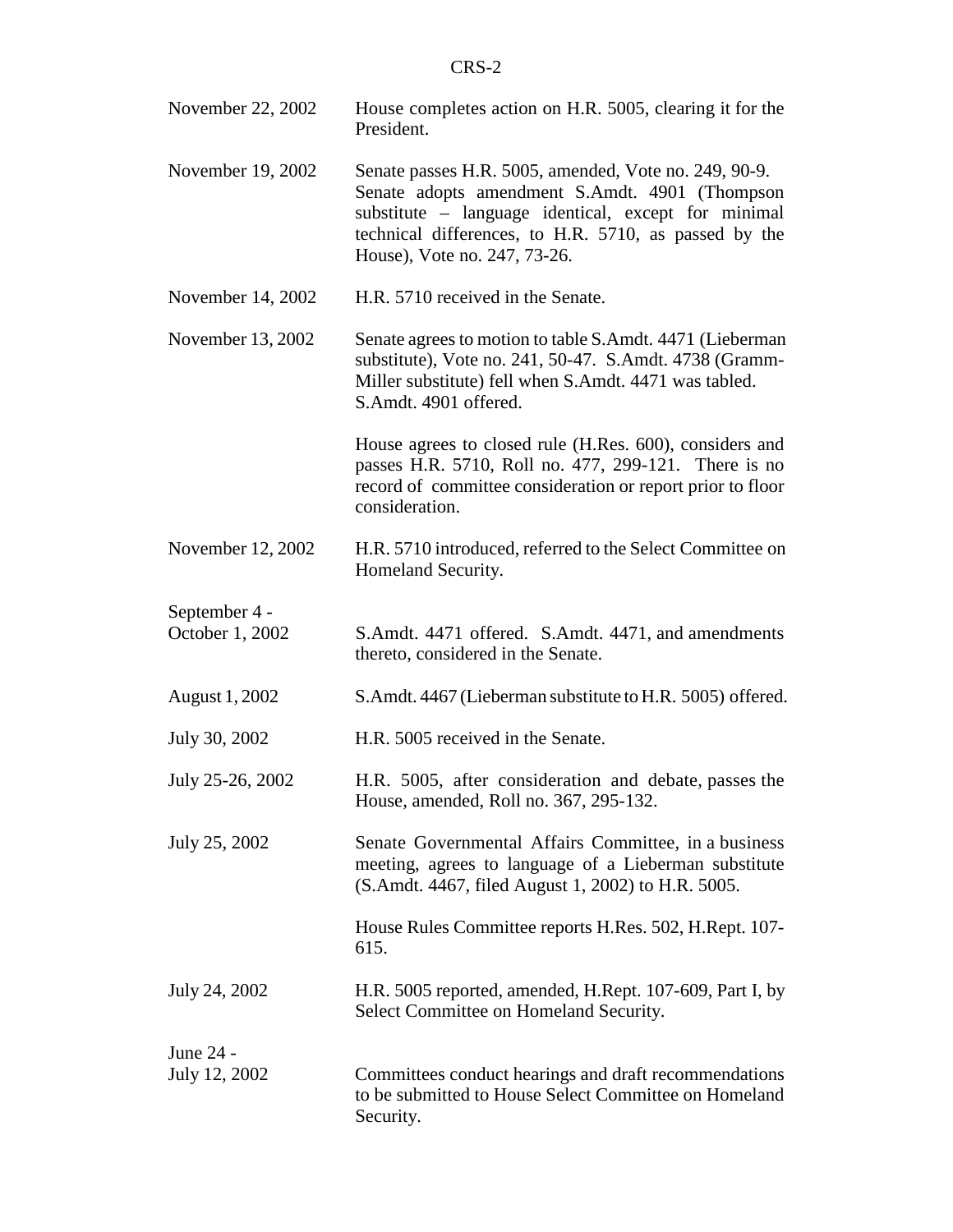| June 24, 2002      | H.R. 5005, to establish the Department of Homeland<br>Security and for other purposes introduced by<br>Representative Armey (by request). Pursuant to H.Res.<br>449, referred to Select Committee on Homeland Security<br>and Committees on Agriculture, Appropriations, Armed<br>Services, Energy and Commerce, Financial Services,<br>Government Reform, Intelligence, International Relations,<br>Judiciary, Science, Transportation and Infrastructure, and<br>Ways and Means. |
|--------------------|------------------------------------------------------------------------------------------------------------------------------------------------------------------------------------------------------------------------------------------------------------------------------------------------------------------------------------------------------------------------------------------------------------------------------------------------------------------------------------|
|                    | S. 2452 reported by the Senate Governmental Affairs<br>Committee, S.Rept. 107-175.                                                                                                                                                                                                                                                                                                                                                                                                 |
| June 18, 2002      | Administration Department of Homeland Security proposal<br>transmitted to Congress.                                                                                                                                                                                                                                                                                                                                                                                                |
| June 6, 2002       | President Bush announces intention to send Congress<br>legislation for the purpose of establishing a Department of<br>Homeland Security.                                                                                                                                                                                                                                                                                                                                           |
| May 22, 2002       | S. 2452 ordered reported by the Senate Governmental<br>Affairs Committee.                                                                                                                                                                                                                                                                                                                                                                                                          |
| May 2, 2002        | S. 2452, to establish the Department of National Homeland<br>Security and the National Office for Combating Terrorism,<br>introduced by Senator Lieberman. Referred to Committee<br>on Governmental Affairs.                                                                                                                                                                                                                                                                       |
|                    | H.R. 4660, to establish the Department of National<br>Homeland Security and the National Office for Combating<br>Terrorism, introduced by Representative Thornberry.<br>Referred to Committee on Government Reform.                                                                                                                                                                                                                                                                |
| October 11, 2001   | S. 1534, to establish the Department of National Homeland<br>Security, introduced by Senator Lieberman. Referred to<br>Committee on Governmental Affairs.                                                                                                                                                                                                                                                                                                                          |
| October 10, 2001   | H.R. 3078, to establish the National Office for Combating<br>Terrorism, introduced by Representative Hastings.<br>Referred to Committee on Government Reform.                                                                                                                                                                                                                                                                                                                      |
| September 21, 2001 | S. 1449, to establish the National Office for Combating<br>Terrorism, introduced by Senator Graham. Referred to<br>Committee on Governmental Affairs.                                                                                                                                                                                                                                                                                                                              |
| March 21, 2001     | H.R.1158, to establish the National Homeland Security<br>Agency, introduced by Representative Thornberry.<br>Referred to Committee on Government Reform.                                                                                                                                                                                                                                                                                                                           |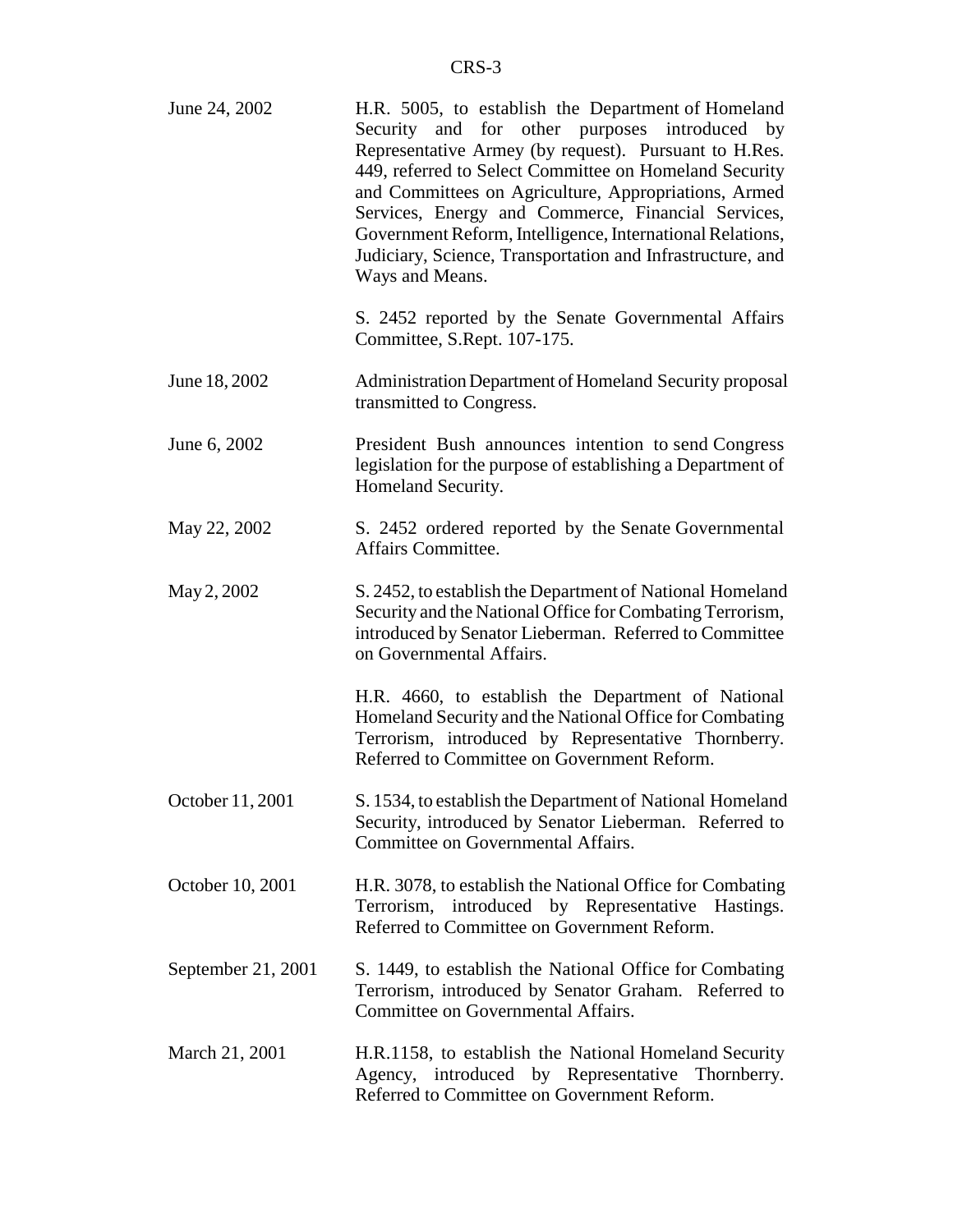#### **Incorporated Measures**

The "Custom Bill Track Report"<sup>2</sup> available through Congressional Quarterly, Inc., cites the following measures as having been incorporated into H.R. 5005, as enacted.

- S. 803 E-Government Act of 2002. Introduced May 1, 2001, by Senator Lieberman, to enhance the management and promotion of electronic Government services and processes by establishing an Office of Electronic Government within the Office of Management and Budget, and by establishing a broad framework of measures that require using Internet-based information technology to enhance citizen access to Government information and services, and for other purposes.
- S. 2554 Arming Pilots Against Terrorism and Cabin Defense Act of 2002. Introduced May 23, 2002, by Senator Smith, to establish a program for Federal flight deck officers, and for other purposes.
- H. R. 1259 Computer Security enhancement Act of 2001. Introduced March 28, 2001, by Representative Morella, to amend the National Institute of Standards and Technology Act to enhance the ability of the National Institute of Standards and Technology to improve computer security, and for other purposes.
- H.R. 3482 Cyber Security Enhancement Act of 2002. Introduced December 13, 2001, by Representative Smith, to provide greater cybersecurity.
- H.R. 3844 Federal Information Security Management Act of 2002. Introduced March 5, 2002, by Representative Davis, to strengthen Federal Government information security, including through the requirement for the development of mandatory information security risk management standards.
- H.R. 4598 Homeland Security Information Sharing Act. Introduced April 25, 2002, by Representative Chambliss, to provide for the sharing of homeland security information by Federal intelligence and law enforcement agencies with State and local entities.

<sup>&</sup>lt;sup>2</sup>Available at [http://oncongress.cq.com/gateway.jsp?cmd=crs-custom-billtrack&billnums= hr5005&congress=107], visited Nov. 23, 2002.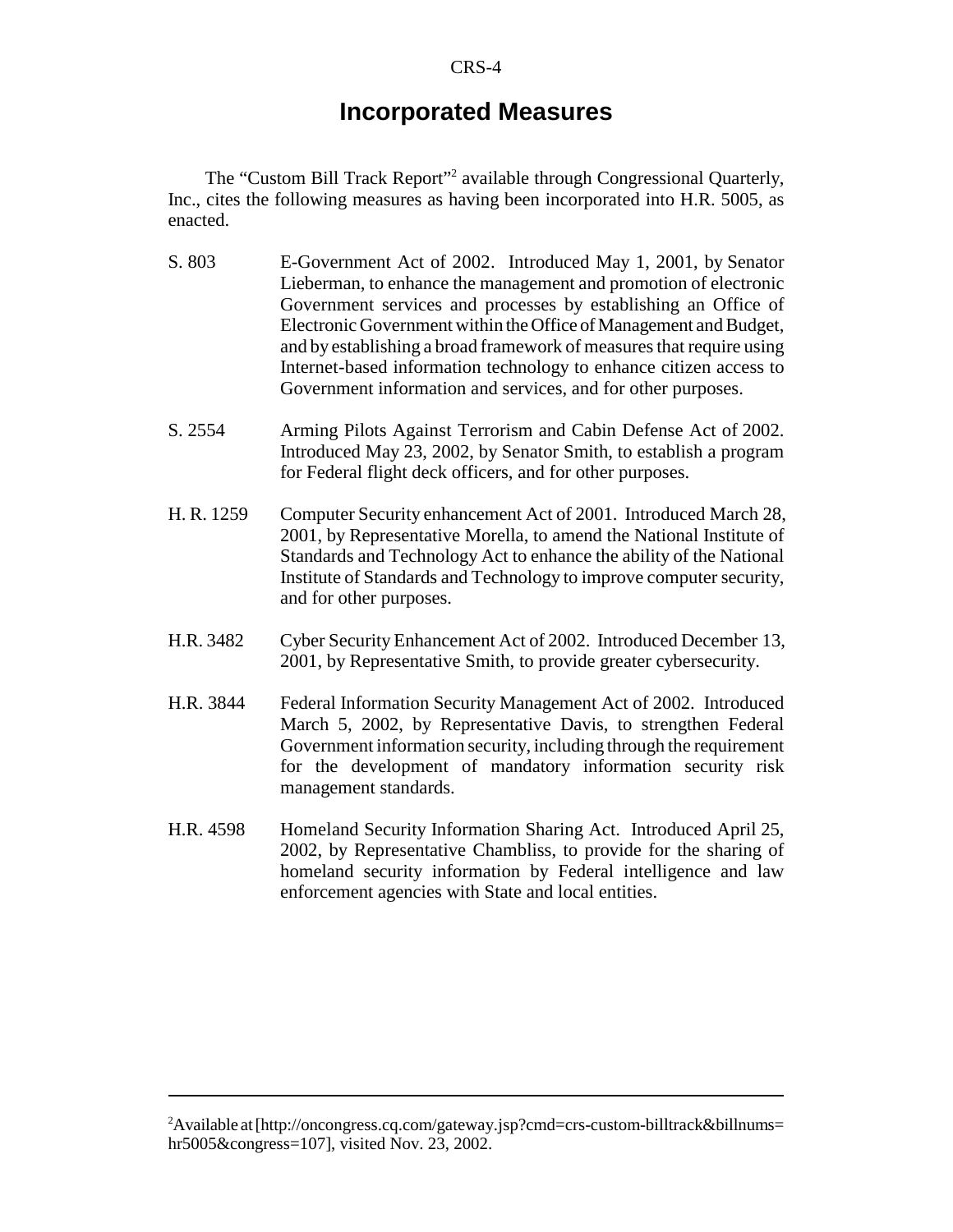#### **Other Related Measures**

The "Custom Bill Track Report"<sup>3</sup> available through Congressional Quarterly, Inc., cites the following measures as being related to H.R. 5005, as enacted.

- S. 2746 First Responders Support Act of 2002. Introduced July 17, 2002, by Senator Feingold, to establish a federal liaison on Homeland Security in each state, to provide coordination between the Department of Homeland Security and state and local first responders.
- S. 2794 Homeland Security Act of 2002. Introduced July 25, 2002, by Senator Gramm, to establish a Department of Homeland Security.
- S. 2887 Homeland Security Information Sharing Act. Introduced August 1, 2002, by Senator Feinstein, to provide for the sharing of homeland security information by federal intelligence and law enforcement agencies with state and local entities.
- H.R. 5490 Tribal Government Homeland Security Coordination and Integration Act. Introduced September 26, 2002, by Representative Pallone, to ensure the coordination and integration of Indian tribes in the national Homeland Security strategy and to establish an Office of Tribal Government Homeland Security within the Department of Homeland Security.
- H.R. 5671 Information Security Act. Introduced October 16, 2002, by Representative John, to promote the secure sharing of information and communications within the Department of Homeland Security.

<sup>&</sup>lt;sup>3</sup>Available at [http://oncongress.cq.com/gateway.jsp?cmd=crs-custom-billtrack&billnums= hr5005&congress=107], visited Nov. 23, 2002.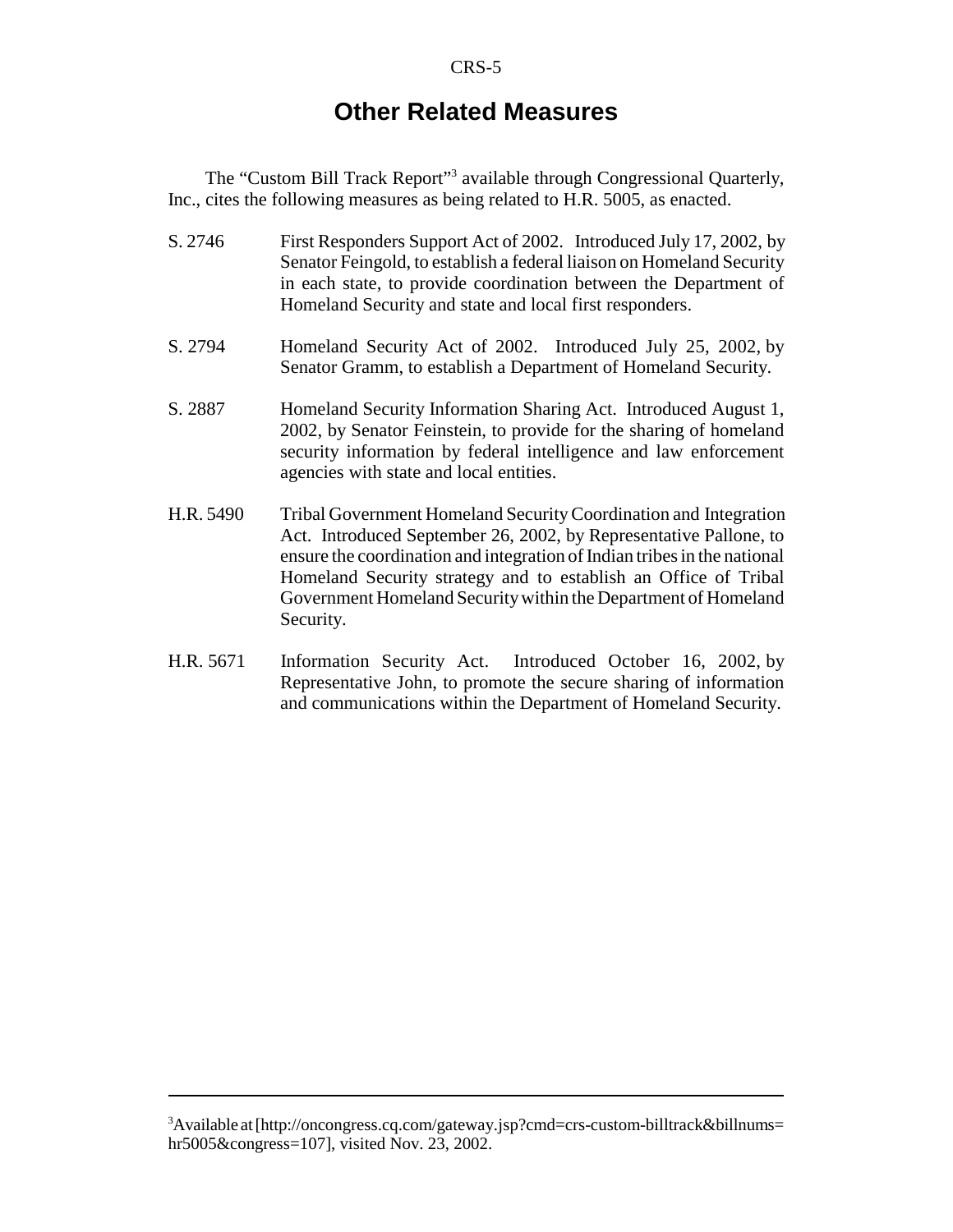# **Pagination Key**

| <b>H.R. 5005, enacted</b>                                                                                           |      |
|---------------------------------------------------------------------------------------------------------------------|------|
| Section                                                                                                             | Page |
| Sec. 1. Short title; table of contents                                                                              | 1    |
| Sec. 2. Definitions                                                                                                 | 6    |
| Sec. 3. Construction; severability                                                                                  | 7    |
| Sec. 4. Effective date                                                                                              | 8    |
| Title I. Department of Homeland Security                                                                            | 8    |
| Sec. 101. Executive department; mission                                                                             | 8    |
| Sec. 102. Secretary; functions                                                                                      | 8    |
| Sec. 103. Other officers                                                                                            | 10   |
| <b>Title II. Information Analysis and</b><br><b>Infrastructure Protection</b>                                       | 11   |
| Subtitle A – Directorate for Information<br><b>Analysis and Infrastructure Protection; Access</b><br>to Information | 11   |
| Sec. 201. Directorate for Information Analysis and Infrastructure<br>Protection                                     | 11   |
| Sec. 202. Access to information                                                                                     | 15   |
| Subtitle B - Critical Infrastructure Information                                                                    | 16   |
| Sec. 211. Short title                                                                                               | 16   |
| Sec. 212. Definitions                                                                                               | 16   |
| Sec. 213. Designation of critical infrastructure protection<br>program                                              | 18   |
| Sec. 214. Protection of voluntarily shared critical infrastructure<br>information                                   | 18   |
| Sec. 215. No private right of action                                                                                | 21   |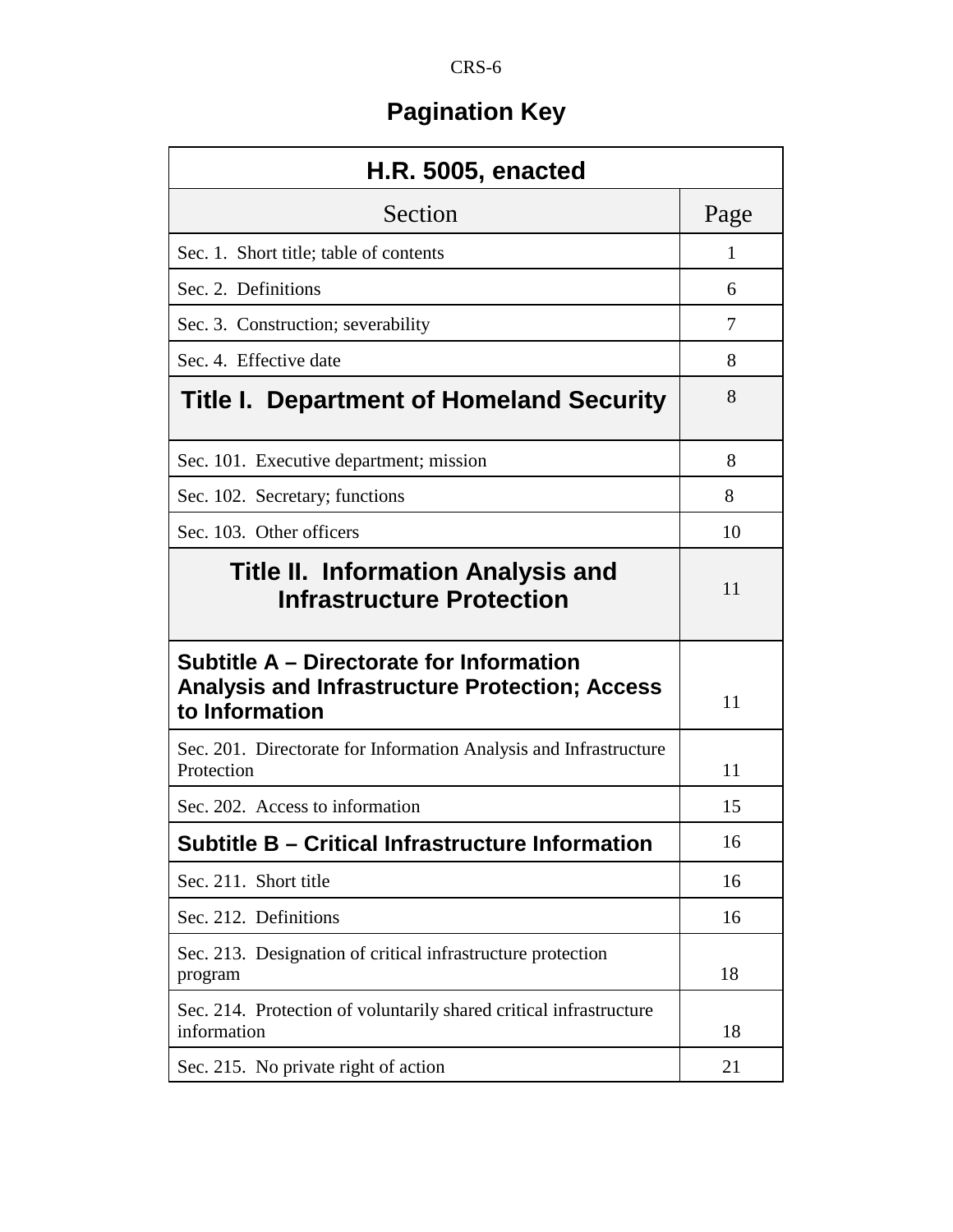| <b>H.R. 5005, enacted</b>                                                                                            |      |
|----------------------------------------------------------------------------------------------------------------------|------|
| Section                                                                                                              | Page |
| <b>Subtitle C - Information Security</b>                                                                             | 21   |
| Sec. 221. Procedures for sharing information                                                                         | 21   |
| Sec. 222. Privacy Officer                                                                                            | 21   |
| Sec. 223. Enhancement of non-Federal cybersecurity                                                                   | 22   |
| Sec. 224. Net Guard                                                                                                  | 22   |
| Sec. 225. Cyber Security Enhancement Act of 2002                                                                     | 22   |
| Subtitle D – Office of Science and Technology                                                                        | 25   |
| Sec. 231. Establishment of office; director                                                                          | 25   |
| Sec. 232. Mission of office; duties                                                                                  | 25   |
| Sec. 233. Definition of law enforcement technology                                                                   | 27   |
| Sec. 234. Abolishment of Office of Science and Technology of<br>National Institute of Justice; transfer of functions | 27   |
| Sec. 235. National Law Enforcement and Corrections<br><b>Technology Centers</b>                                      | 28   |
| Sec. 236. Coordination with other entities within Department of<br>Justice                                           | 28   |
| Sec. 237. Amendments relating to National Institute of Justice                                                       | 28   |
| Title III – Science and Technology in<br><b>Support of Homeland Security</b>                                         | 29   |
| Sec. 301. Under Secretary for Science and Technology                                                                 | 29   |
| Sec. 302. Responsibilities and authorities for the Under Secretary<br>for Science and Technology                     | 29   |
| Sec. 303. Functions transferred                                                                                      | 30   |
| Sec. 304. Conduct of certain public health-related activities                                                        | 31   |
| Sec. 305. Federally funded research and development centers                                                          | 34   |
| Sec. 306. Miscellaneous provisions                                                                                   | 34   |
| Sec. 307. Homeland Security Advanced Research Projects<br>Agency                                                     | 34   |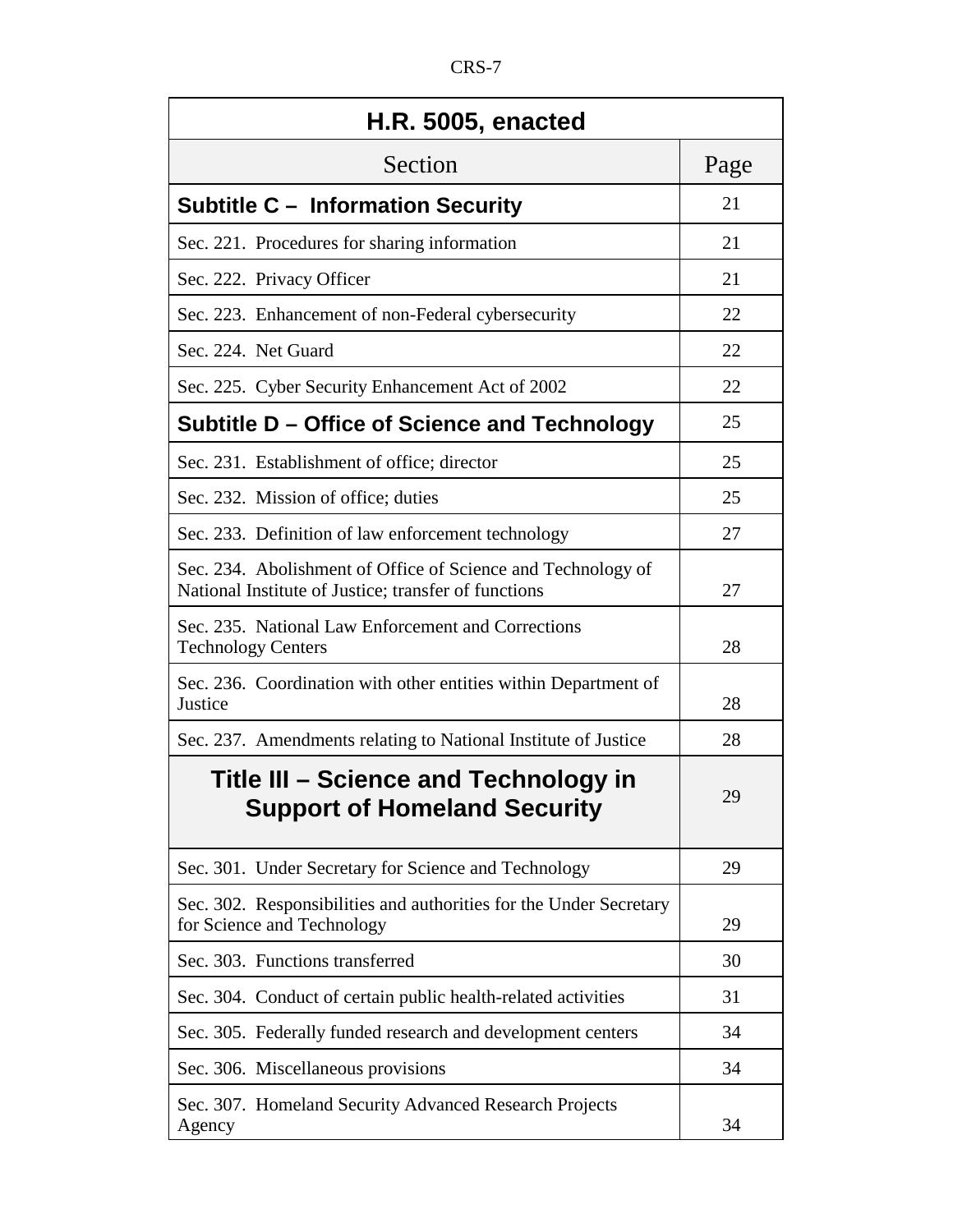| <b>H.R. 5005, enacted</b>                                                                                                   |      |
|-----------------------------------------------------------------------------------------------------------------------------|------|
| Section                                                                                                                     | Page |
| Sec. 308. Conduct of research, development, demonstration,<br>testing and evaluation                                        | 36   |
| Sec. 309. Utilization of Department of Energy national<br>laboratories and sites in support of homeland security activities | 38   |
| Sec. 310. Transfer of Plum Island Animal Disease Center,<br>Department of Agriculture                                       | 40   |
| Sec. 311. Homeland Security Science and Technology Advisory<br>Committee                                                    | 40   |
| Sec. 312. Homeland Security Institute                                                                                       | 42   |
| Sec. 313. Technology clearinghouse to encourage and support<br>innovative solutions to enhance homeland security            | 42   |
| Title IV – Directorate of Border and<br><b>Transportation Security</b>                                                      | 43   |
| Subtitle A – Under Secretary for Border and<br><b>Transportation Security</b>                                               | 43   |
| Sec. 401. Under Secretary for Border and Transportation<br>Security                                                         | 43   |
| Sec. 402. Responsibilities                                                                                                  | 43   |
| Sec. 403. Functions transferred                                                                                             | 44   |
| <b>Subtitle B - United States Customs Service</b>                                                                           | 44   |
| Sec. 411. Establishment; Commissioner of Customs                                                                            | 44   |
| Sec. 412. Retention of customs revenue functions by Secretary of<br>the Treasury                                            | 45   |
| Sec. 413. Preservation of customs funds                                                                                     | 46   |
| Sec. 414. Separate budget request for customs                                                                               | 46   |
| Sec. 415. Definition                                                                                                        | 46   |
| Sec. 416. GAO report to Congress                                                                                            | 47   |
| Sec. 417. Allocation of resources by the Secretary                                                                          | 47   |
| Sec. 418. Reports to Congress                                                                                               | 47   |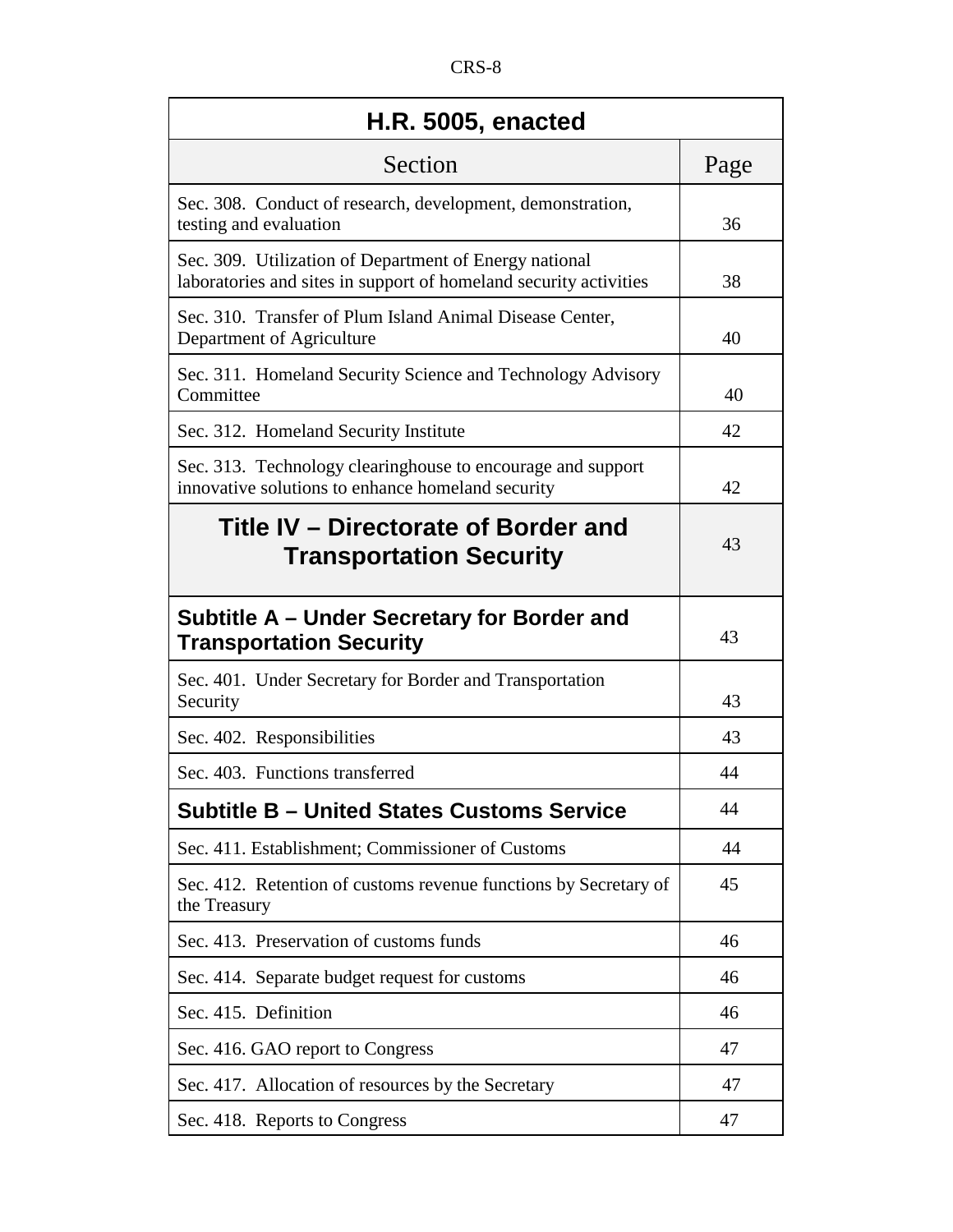|--|

| <b>H.R. 5005, enacted</b>                                                                           |      |
|-----------------------------------------------------------------------------------------------------|------|
| Section                                                                                             | Page |
| Sec. 419. Customs user fees                                                                         | 47   |
| <b>Subtitle C – Miscellaneous Provisions</b>                                                        | 48   |
| Sec. 421. Transfer of certain agricultural inspection functions of<br>the Department of Agriculture | 48   |
| Sec. 422. Functions of Administrator of General Services                                            | 50   |
| Sec. 423. Functions of Transportation Security Administration                                       | 51   |
| Sec. 424. Preservation of Transportation Security Administration<br>as a distinct entity            | 51   |
| Sec. 425. Explosive detection systems                                                               | 51   |
| Sec. 426. Transportation security                                                                   | 52   |
| Sec. 427. Coordination of information and information<br>technology                                 | 53   |
| Sec. 428. Visa issuance                                                                             | 53   |
| Sec. 429. Information on visa denials required to be entered into<br>electronic data system         | 57   |
| Sec. 430. Office for Domestic Preparedness                                                          | 57   |
| <b>Subtitle D - Immigration Enforcement</b><br><b>Functions</b>                                     | 58   |
| Sec. 441. Transfer of functions to Under Secretary for Border<br>and Transportation Security        | 58   |
| Sec. 442. Establishment of Bureau of Border Security                                                | 59   |
| Sec. 443. Professional responsibility and quality review                                            | 60   |
| Sec. 444. Employee discipline                                                                       | 60   |
| Sec. 445. Report on improving enforcement functions                                                 | 60   |
| Sec. 446. Sense of Congress regarding construction of fencing<br>near San Diego, California         | 61   |
| Subtitle E – Citizenship and Immigration<br><b>Services</b>                                         | 61   |
| Sec. 451. Establishment of Bureau of Citizenship and<br><b>Immigration Services</b>                 | 61   |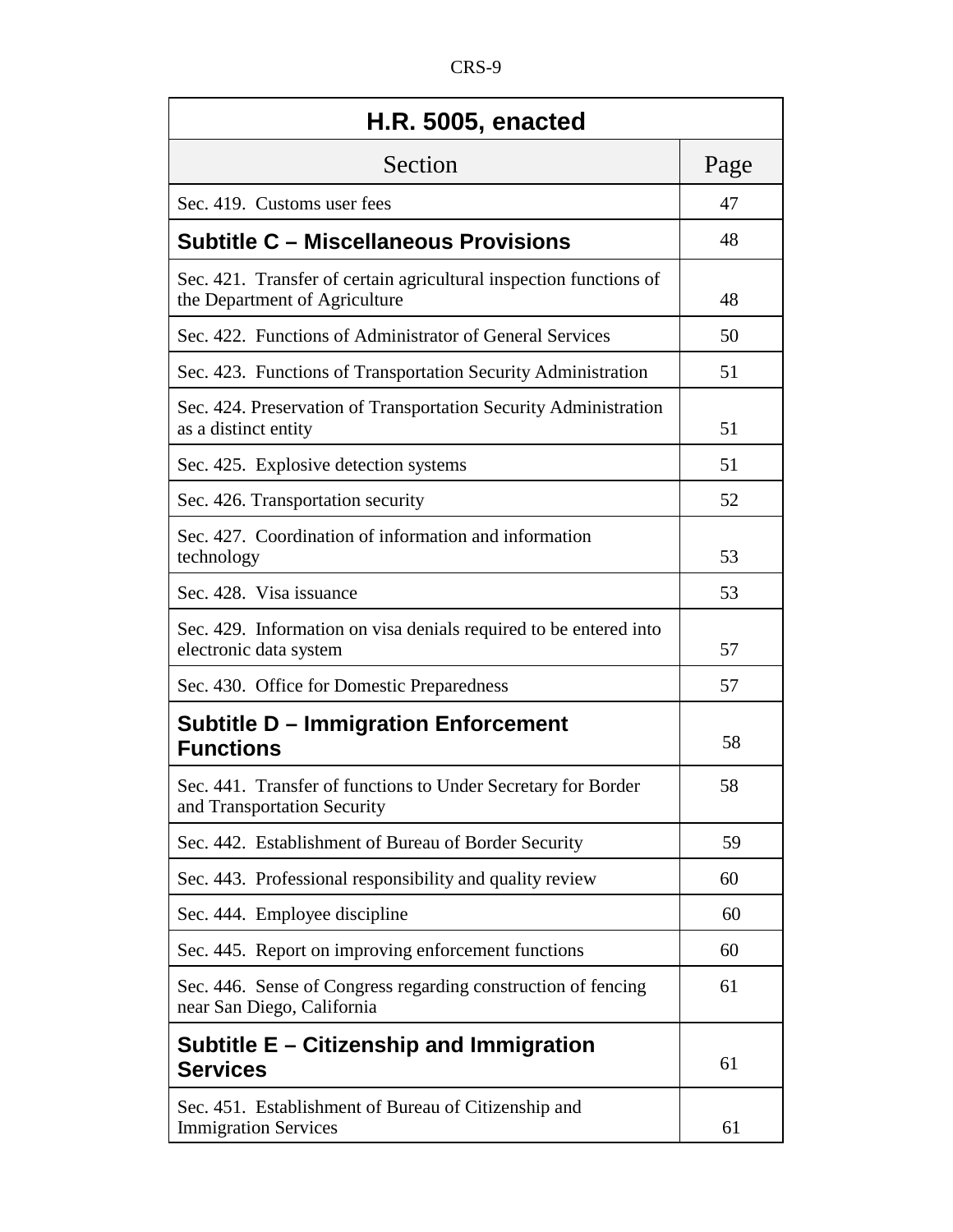| <b>H.R. 5005, enacted</b>                                                                 |      |
|-------------------------------------------------------------------------------------------|------|
| Section                                                                                   | Page |
| Sec. 452. Citizenship and Immigration Services Ombudsman                                  | 63   |
| Sec. 453. Professional responsibility and quality review                                  | 65   |
| Sec. 454. Employee discipline                                                             | 66   |
| Sec. 455. Effective date                                                                  | 66   |
| Sec. 456. Transition                                                                      | 66   |
| Sec. 457. Funding for citizenship and immigration services                                | 67   |
| Sec. 458. Backlog elimination                                                             | 67   |
| Sec. 459. Report on improving immigration services                                        | 67   |
| Sec. 460. Report on responding to fluctuating needs                                       | 67   |
| Sec. 461. Application of Internet-based technologies                                      | 68   |
| Sec. 462. Children's affairs                                                              | 68   |
| <b>Subtitle F - General Immigration Provisions</b>                                        | 71   |
| Sec. 471. Abolishment of INS                                                              | 71   |
| Sec. 472. Voluntary separation incentive payments                                         | 71   |
| Sec. 473. Authority to conduct a demonstration project relating<br>to disciplinary action | 74   |
| Sec. 474. Sense of Congress                                                               | 75   |
| Sec. 475. Director of Shared Services                                                     | 75   |
| Sec. 476. Separation of funding                                                           | 75   |
| Sec. 477. Reports and implementation plans                                                | 75   |
| Sec. 478. Immigration functions                                                           | 77   |
| Title V - Emergency Preparedness and<br><b>Response</b>                                   | 78   |
| Sec. 501. Under Secretary for Emergency Preparedness and<br>Response                      | 78   |
| Sec. 502. Responsibilities                                                                | 78   |
| Sec. 503. Functions transferred                                                           | 79   |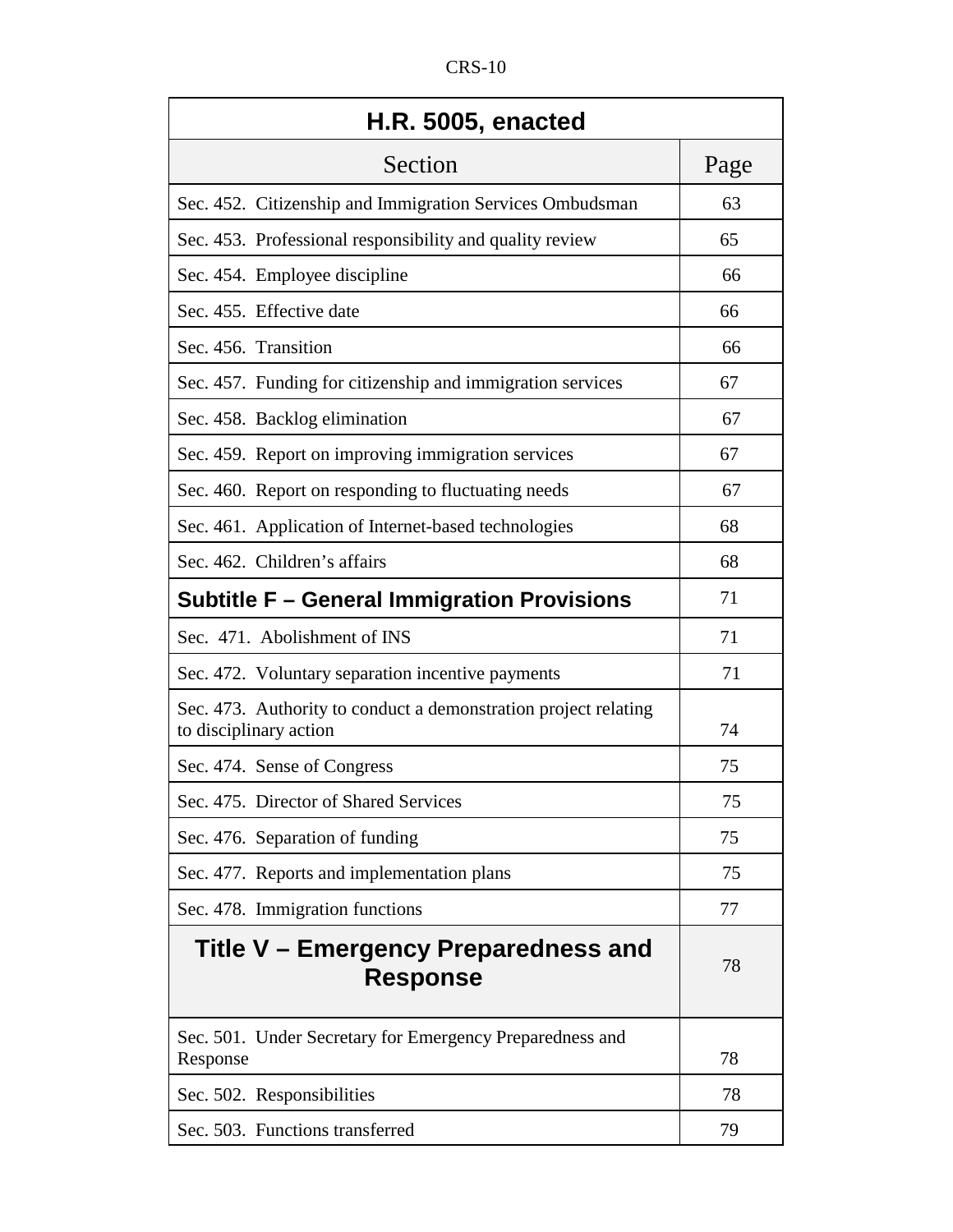| <b>H.R. 5005, enacted</b>                                                                                                                                  |      |
|------------------------------------------------------------------------------------------------------------------------------------------------------------|------|
| Section                                                                                                                                                    | Page |
| Sec. 504. Nuclear incident response                                                                                                                        | 79   |
| Sec. 505. Conduct of certain public health-related activities                                                                                              | 79   |
| Sec. 506. Definition                                                                                                                                       | 80   |
| Sec. 507. Role of Federal Emergency Management Agency                                                                                                      | 80   |
| Sec. 508. Use of national private sector networks in emergency<br>response                                                                                 | 81   |
| Sec. 509. Use of commercially available technology, goods, and<br>services                                                                                 | 81   |
| Title VI – Treatment of Charitable Trusts<br>for Members of the Armed Forces of the<br><b>United States and Other Governmental</b><br><b>Organizations</b> | 81   |
| Sec. 601. Treatment of charitable trusts for members of the<br>Armed Forces of the United States and other governmental<br>organizations                   | 81   |
| <b>Title VII - Management</b>                                                                                                                              | 84   |
| Sec. 701. Under Secretary for Management                                                                                                                   | 84   |
| Sec. 702. Chief Financial Officer                                                                                                                          | 85   |
| Sec. 703. Chief Information Officer                                                                                                                        | 85   |
| Sec. 704. Chief Human Capital Officer                                                                                                                      | 85   |
| Sec. 705. Establishment of Office for Civil Rights and Civil<br>Liberties                                                                                  | 85   |
| Sec. 706. Consolidation and co-location of offices                                                                                                         | 86   |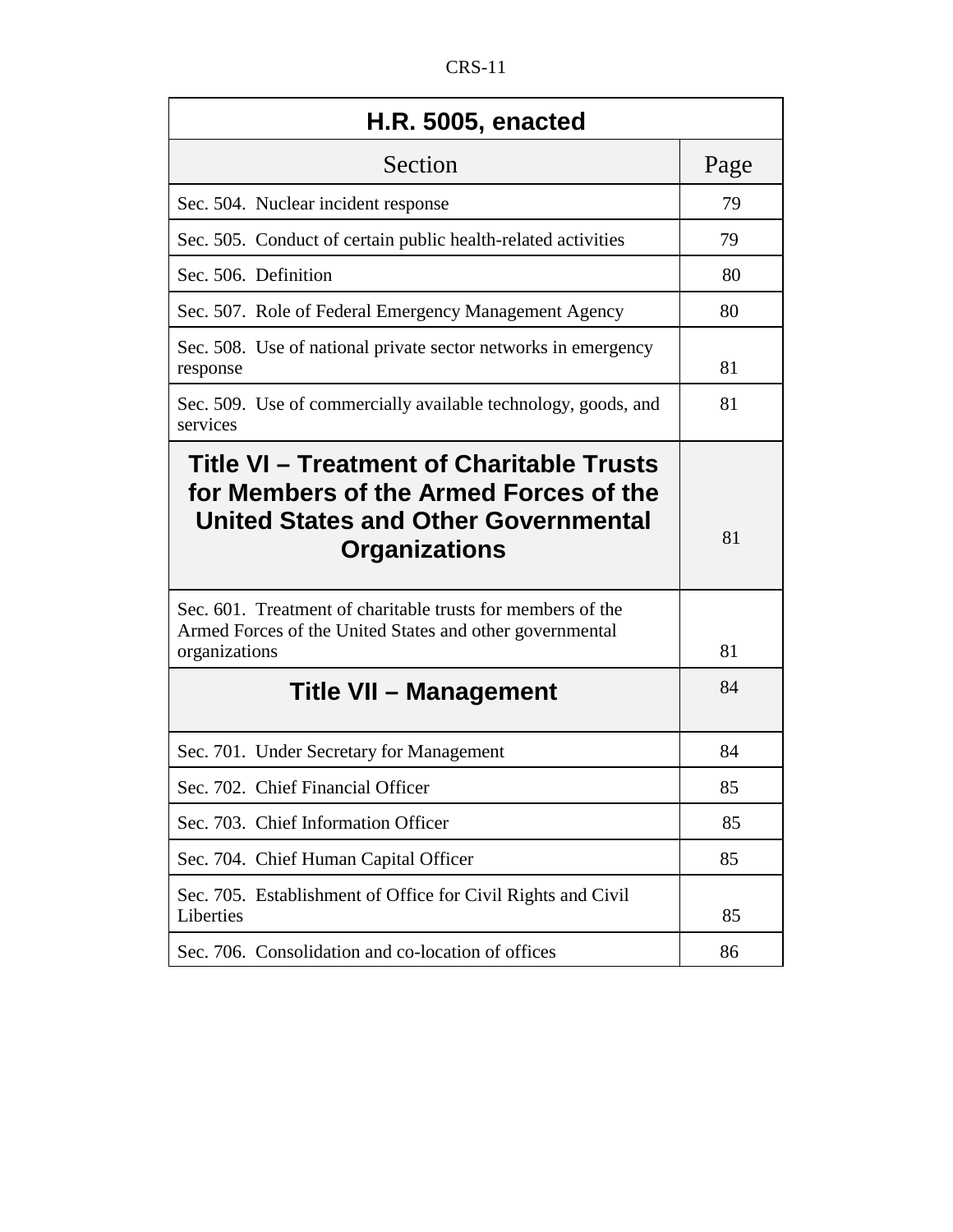| <b>H.R. 5005, enacted</b>                                                                                                                                                  |      |
|----------------------------------------------------------------------------------------------------------------------------------------------------------------------------|------|
| Section                                                                                                                                                                    | Page |
| <b>Title VIII - Coordination with Non-Federal</b><br><b>Entities; Inspector General; United States</b><br><b>Secret Service; Coast Guard; General</b><br><b>Provisions</b> | 86   |
| Subtitle A – Coordination with Non-Federal                                                                                                                                 |      |
| <b>Entities</b><br>Sec. 801. Office for State and Local Government Coordination                                                                                            | 86   |
| Subtitle B – Inspector General                                                                                                                                             | 87   |
| Sec. 811. Authority of the Secretary                                                                                                                                       | 87   |
| Sec. 812. Law enforcement powers of Inspector General agents                                                                                                               | 88   |
| <b>Subtitle C - United States Secret Service</b>                                                                                                                           | 90   |
| Sec. 821. Functions transferred                                                                                                                                            | 90   |
| <b>Subtitle D – Acquisitions</b>                                                                                                                                           | 90   |
| Sec. 831. Research and development projects                                                                                                                                | 90   |
| Sec. 832. Personal services                                                                                                                                                | 91   |
| Sec. 833. Special streamlined acquisition authority                                                                                                                        | 91   |
| Sec. 834. Unsolicited proposals                                                                                                                                            | 93   |
| Sec. 835. Prohibition on contracts with corporate expatriates                                                                                                              | 93   |
| Subtitle E - Human Resources Management                                                                                                                                    | 95   |
| Sec. 841. Establishment of Human Resources Management<br>System                                                                                                            | 95   |
| Sec. 842. Labor-management relations                                                                                                                                       | 100  |
| <b>Subtitle F - Federal Emergency Procurement</b><br><b>Flexibility</b>                                                                                                    | 101  |
| Sec. 851. Definition                                                                                                                                                       | 101  |
| Sec. 852. Procurements for defense against or recovery from<br>terrorism or nuclear, biological, chemical, or radiological attack                                          | 101  |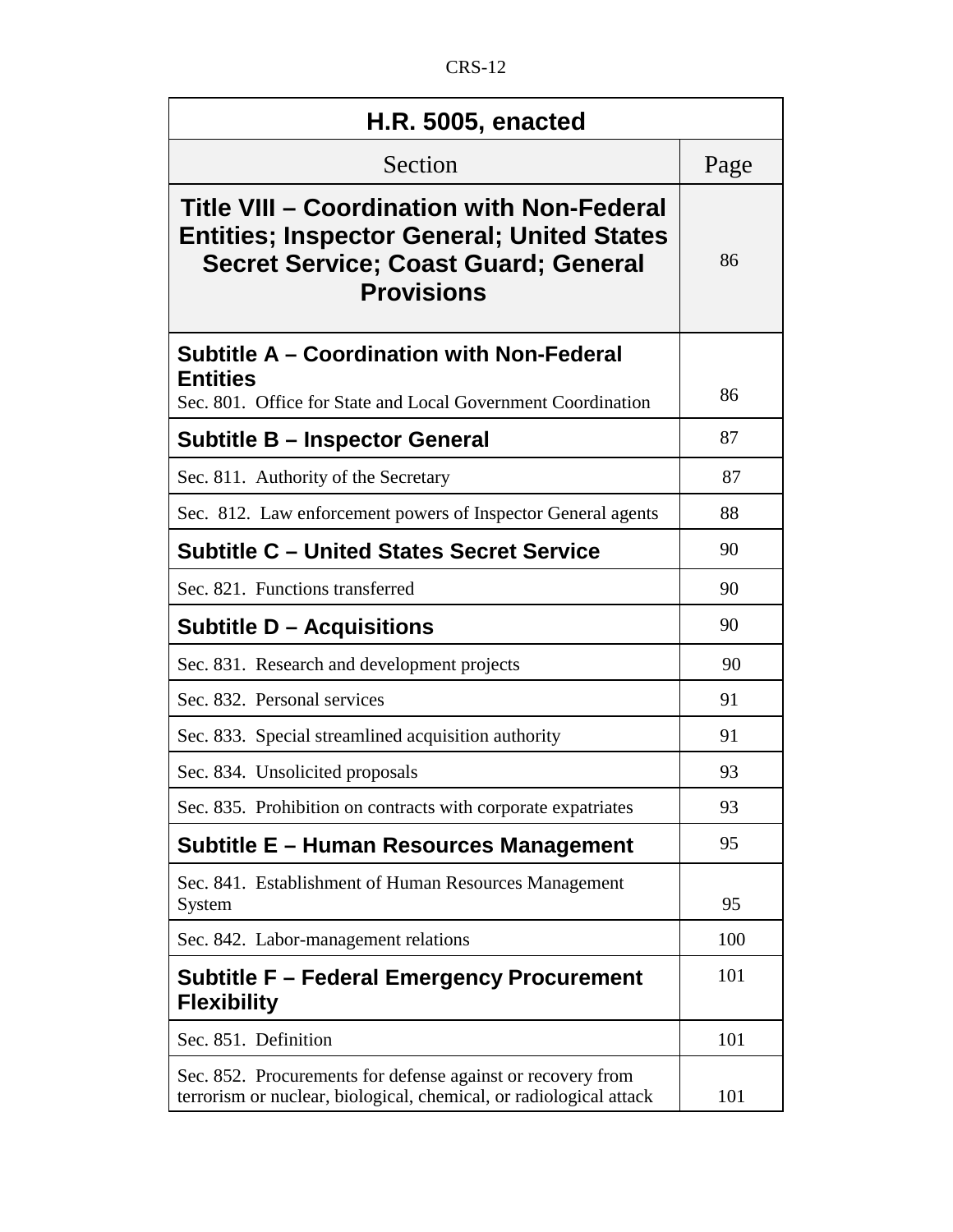| <b>H.R. 5005, enacted</b>                                                                                                                                   |      |
|-------------------------------------------------------------------------------------------------------------------------------------------------------------|------|
| Section                                                                                                                                                     | Page |
| Sec. 853. Increased simplified acquisition threshold for<br>procurements in support of humanitarian or peacekeeping<br>operations or contingency operations | 101  |
| Sec. 854. Increased micro-purchase threshold for certain<br>procurements                                                                                    | 102  |
| Sec. 855. Application of certain commercial items authorities to<br>certain procurements                                                                    | 102  |
| Sec. 856. Use of streamlined procedures                                                                                                                     | 103  |
| Sec. 857. Review and report by Comptroller General                                                                                                          | 103  |
| Sec. 858. Identification of new entrants into the federal<br>marketplace                                                                                    | 104  |
| Subtitle G – Support Anti-terrorism by<br><b>Fostering Effective Technologies Act of 2002</b><br>(SAFETY Act)                                               | 104  |
| Sec. 861. Short title                                                                                                                                       | 104  |
| Sec. 862. Administration                                                                                                                                    | 104  |
| Sec. 863. Litigation management                                                                                                                             | 105  |
| Sec. 864. Risk management                                                                                                                                   | 106  |
| Sec. 865. Definitions                                                                                                                                       | 107  |
| Subtitle H – Miscellaneous Provisions                                                                                                                       | 109  |
| Sec. 871. Advisory committees                                                                                                                               | 109  |
| Sec. 872. Reorganization                                                                                                                                    | 109  |
| Sec. 873. Use of appropriated funds                                                                                                                         | 109  |
| Sec. 874. Future Year Homeland Security Program                                                                                                             | 110  |
| Sec. 875. Miscellaneous authorities                                                                                                                         | 110  |
| Sec. 876. Military activities                                                                                                                               | 110  |
| Sec. 877. Regulatory authority and preemption                                                                                                               | 110  |
| Sec. 878. Counternarcotics Officer                                                                                                                          | 111  |
| Sec. 879. Office of International Affairs                                                                                                                   | 111  |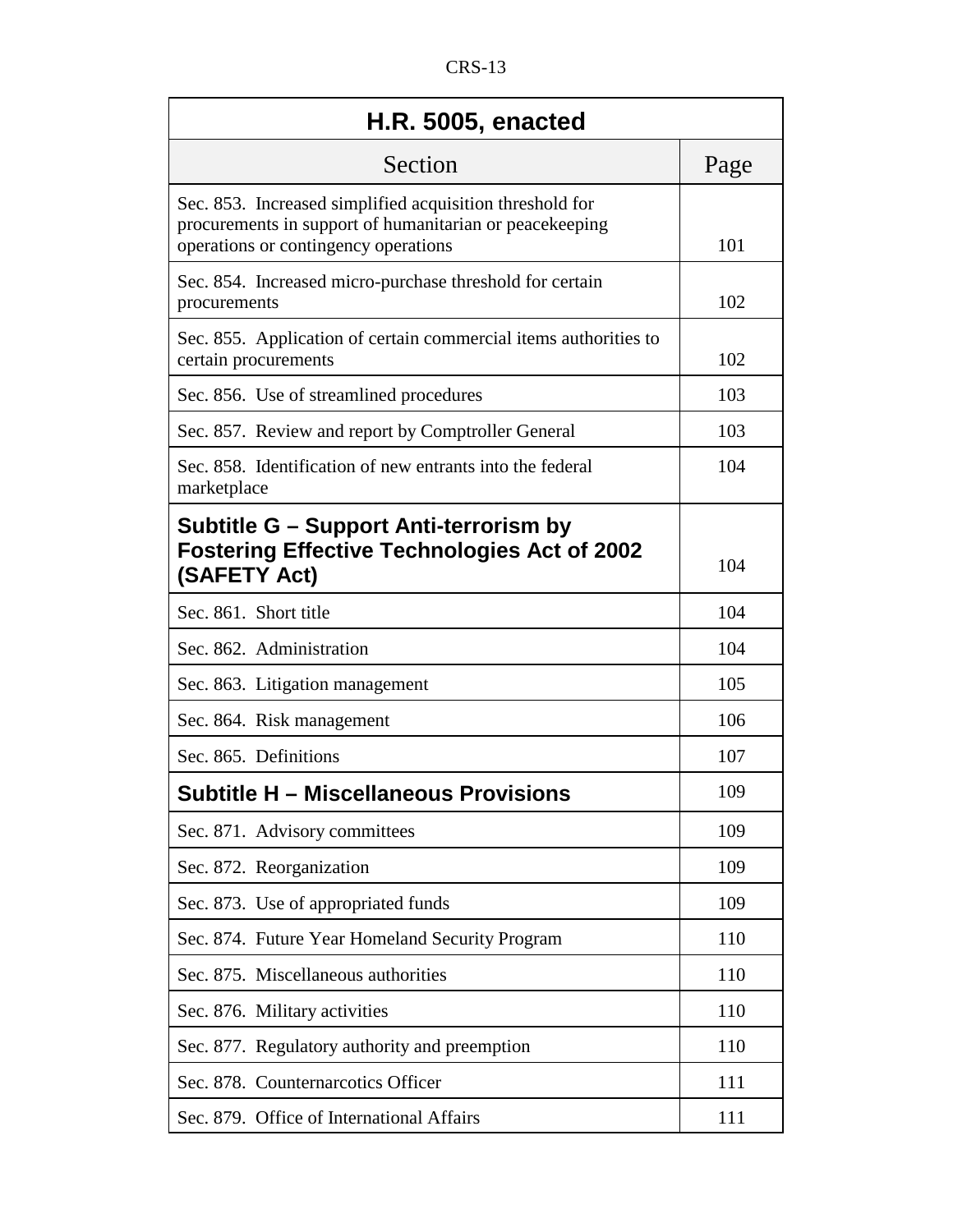| <b>H.R. 5005, enacted</b>                                                                                                    |      |
|------------------------------------------------------------------------------------------------------------------------------|------|
| Section                                                                                                                      | Page |
| Sec. 880. Prohibition of the Terrorism Information and<br>Prevention System (TIPS)                                           | 111  |
| Sec. 881. Review of pay and benefit plans                                                                                    | 112  |
| Sec. 882. Office for National Capital Region Coordination                                                                    | 112  |
| Sec. 883. Requirement to comply with laws protecting equal<br>employment opportunity and providing whistleblower protections | 113  |
| Sec. 884. Federal Law Enforcement Training Center                                                                            | 113  |
| Sec. 885. Joint Interagency Task Force                                                                                       | 113  |
| Sec. 886. Sense of Congress reaffirming the continued<br>importance and applicability of the Posse Comitatus Act             | 114  |
| Sec. 887. Coordination with the Department of Health and<br>Human Services under the Public Health Service Act               | 114  |
| Sec. 888. Preserving Coast Guard mission performance                                                                         | 115  |
| Sec. 889. Homeland security funding analysis in President's<br>budget                                                        | 116  |
| Sec. 890. Air Transportation Safety and System Stabilization Act                                                             | 117  |
| <b>Subtitle I - Information Sharing</b>                                                                                      | 118  |
| Sec. 891. Short title; findings; and sense of Congress                                                                       | 118  |
| Sec. 892. Facilitating homeland security information sharing<br>procedures                                                   | 119  |
| Sec. 893. Report                                                                                                             | 121  |
| Sec. 894. Authorization of appropriations                                                                                    | 122  |
| Sec. 895. Authority to share grand jury information                                                                          | 122  |
| Sec. 896. Authority to share electronic, wire, and oral<br>interception information                                          | 123  |
| Sec. 897. Foreign intelligence information                                                                                   | 123  |
| Sec. 898. Information acquired from an electronic surveillance                                                               | 124  |
| Sec. 899. Information acquired from a physical search                                                                        | 124  |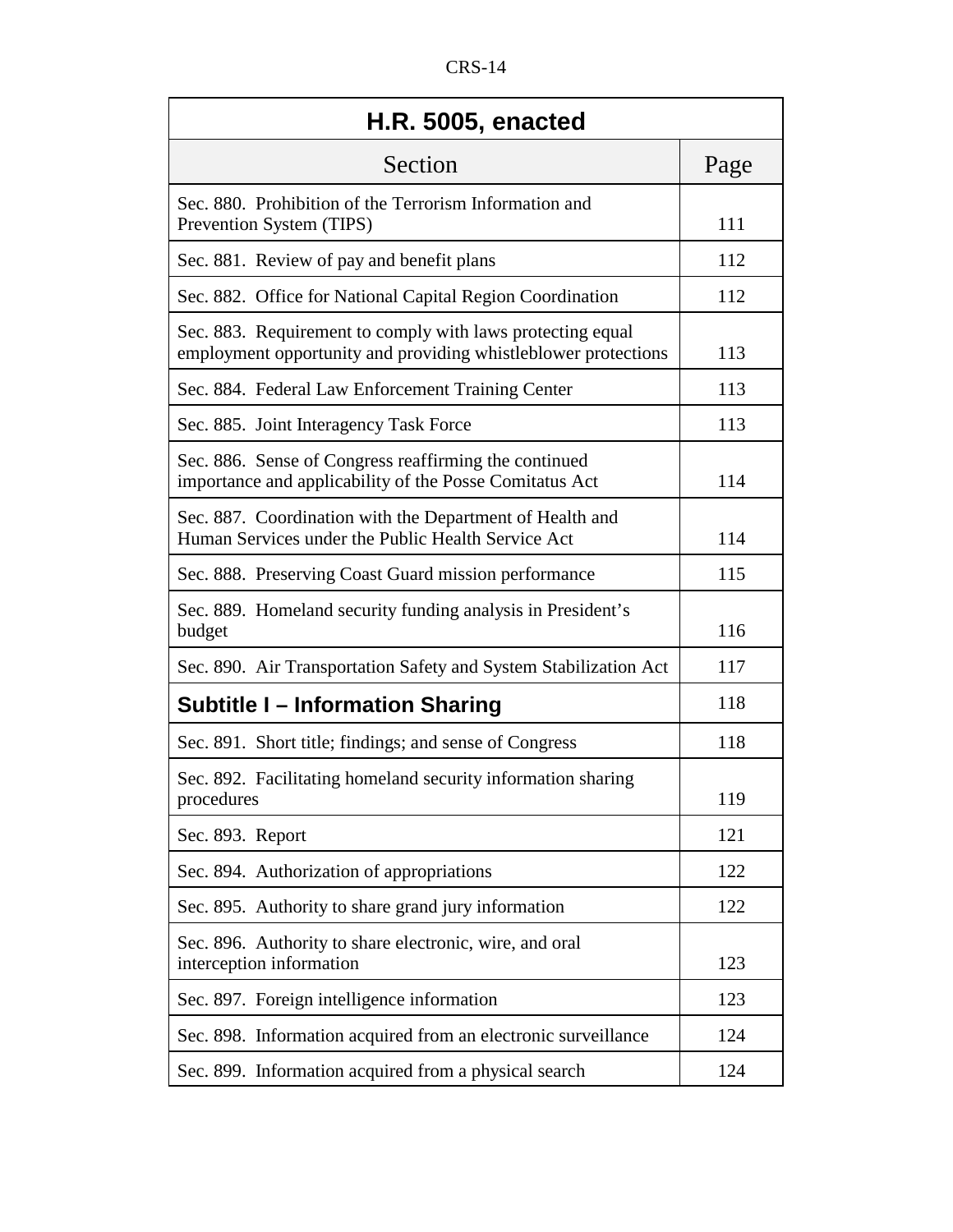| <b>H.R. 5005, enacted</b>                                                                                             |      |
|-----------------------------------------------------------------------------------------------------------------------|------|
| Section                                                                                                               | Page |
| <b>Title IX - National Homeland Security</b><br><b>Council</b>                                                        | 124  |
| Sec. 901. National Homeland Security Council                                                                          | 124  |
| Sec. 902. Function                                                                                                    | 124  |
| Sec. 903. Membership                                                                                                  | 124  |
| Sec. 904. Other functions and activities                                                                              | 125  |
| Sec. 905. Staff composition                                                                                           | 125  |
| Sec. 906. Relation to the National Security Council                                                                   | 125  |
| <b>Title X - Information Security</b>                                                                                 | 125  |
| Sec. 1001. Information security                                                                                       | 125  |
| Sec. 1002. Management of information technology                                                                       | 134  |
| Sec. 1003. National Institute of Standards and Technology                                                             | 135  |
| Sec. 1004. Information Security and Privacy Advisory Board                                                            | 137  |
| Sec. 1005. Technical and conforming amendments                                                                        | 138  |
| Sec. 1006. Construction                                                                                               | 139  |
| Title XI. Department of Justice Divisions                                                                             | 139  |
| Subtitle A – Executive Office for Immigration<br><b>Review (EOIR)</b>                                                 | 139  |
| Sec. 1101. Legal status of EOIR                                                                                       | 139  |
| Sec. 1102. Authorities of the Attorney General                                                                        | 139  |
| Sec. 1103. Statutory construction                                                                                     | 140  |
| Subtitle B – Transfer of the Bureau of Alcohol,<br><b>Tobacco and Firearms to the Department of</b><br><b>Justice</b> | 140  |
| Sec. 1111. Bureau of Alcohol, Tobacco, Firearms, and<br>Explosives                                                    | 140  |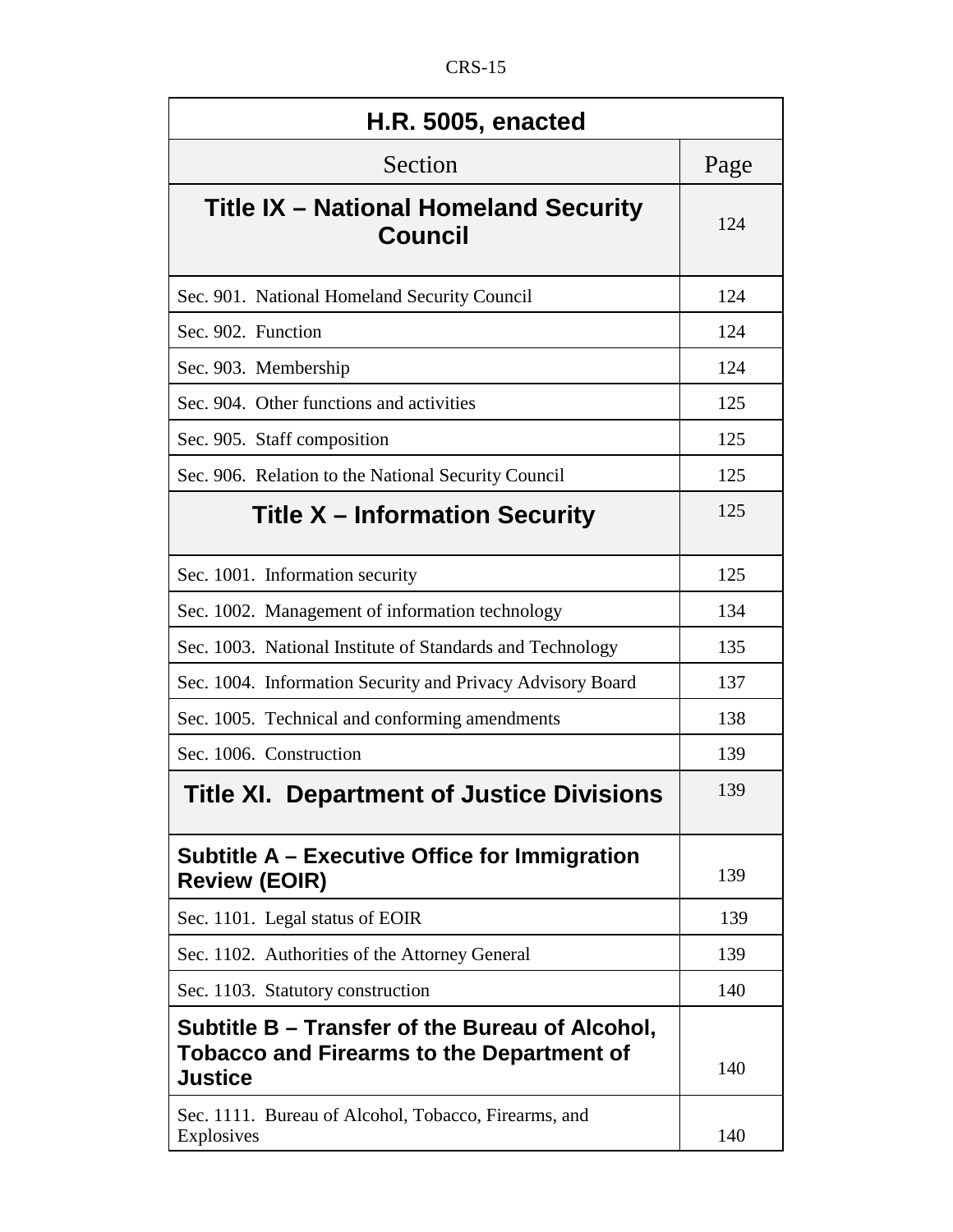| <b>H.R. 5005, enacted</b>                                                                    |      |
|----------------------------------------------------------------------------------------------|------|
| Section                                                                                      | Page |
| Sec. 1112. Technical and conforming amendments                                               | 141  |
| Sec. 1113. Powers of agents of the Bureau of Alcohol, Tobacco,<br>Firearms, and Explosives   | 145  |
| Sec. 1114. Explosives training and research facility                                         | 146  |
| Sec. 1115. Personnel management demonstration project                                        | 146  |
| <b>Subtitle C - Explosives</b>                                                               | 146  |
| Sec. 1121. Short title                                                                       | 146  |
| Sec. 1122. Permits for purchasers of explosives                                              | 146  |
| Sec. 1123. Persons prohibited from receiving or possessing<br>explosive materials            | 149  |
| Sec. 1124. Requirement to provide samples of explosive<br>materials and ammonium nitrate     | 151  |
| Sec. 1125. Destruction of property of institutions receiving<br>Federal financial assistance | 151  |
| Sec. 1126. Relief from disabilities                                                          | 151  |
| Sec. 1127. Theft reporting requirement                                                       | 151  |
| Sec. 1128. Authorization of appropriations                                                   | 152  |
| Title XII – Airline War Risk Insurance<br>Legislation                                        | 152  |
| Sec. 1201. Air carrier liability for third party claims arising out<br>of acts of terrorism  | 152  |
| Sec. 1202. Extension of insurance policies                                                   | 152  |
| Sec. 1203. Correction of reference                                                           | 153  |
| Sec. 1204. Report                                                                            | 153  |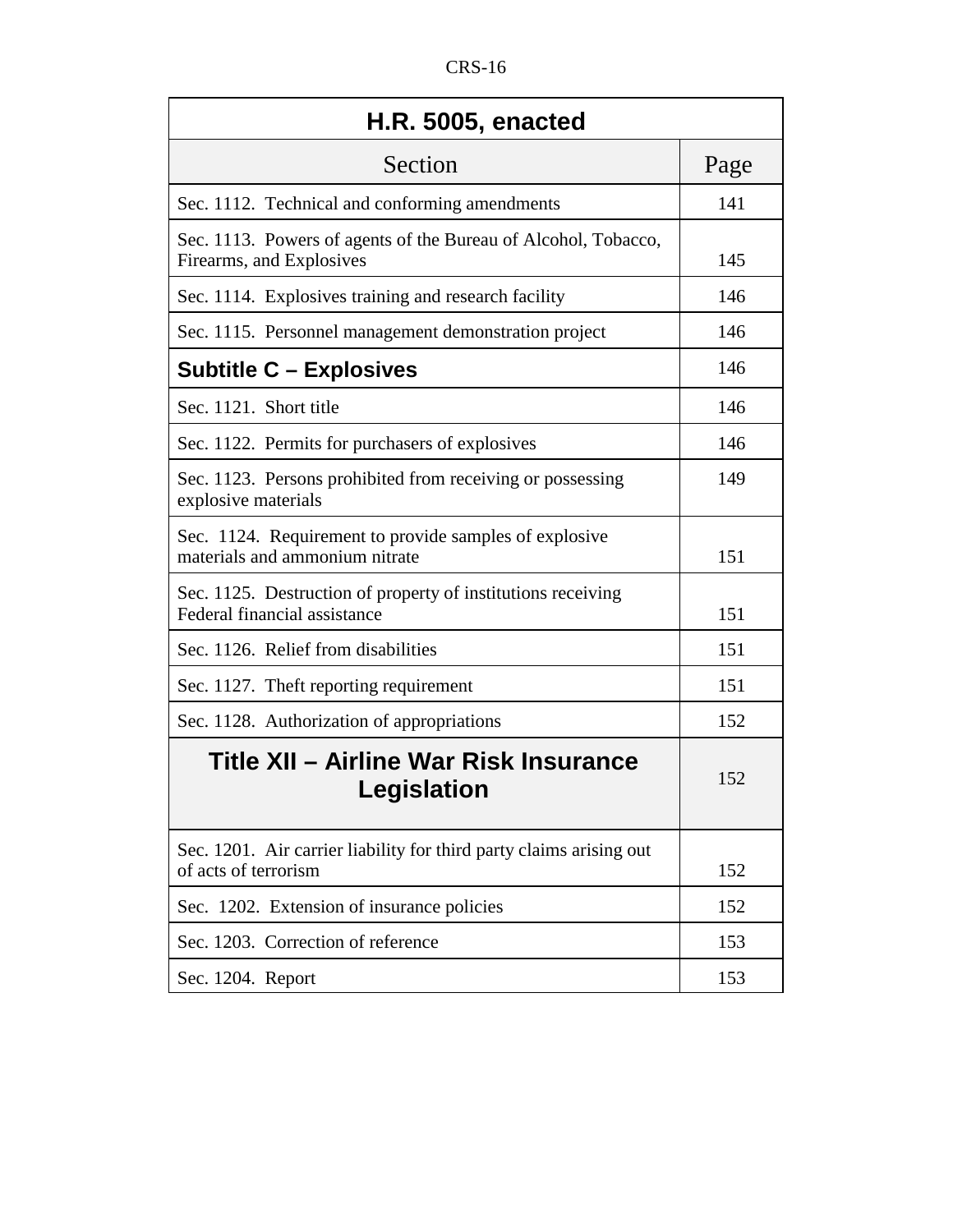| <b>H.R. 5005, enacted</b>                                                                                                                                 |      |
|-----------------------------------------------------------------------------------------------------------------------------------------------------------|------|
| Section                                                                                                                                                   | Page |
| <b>Title XIII - Federal Workforce</b><br><b>Improvement</b>                                                                                               | 153  |
| Subtitle A – Chief Human Capital Officers                                                                                                                 | 153  |
| Sec. 1301. Short title                                                                                                                                    | 153  |
| Sec. 1302. Agency Chief Human Capital Officers                                                                                                            | 153  |
| Sec. 1303. Chief Human Capital Officers Council                                                                                                           | 154  |
| Sec. 1304. Strategic human capital management                                                                                                             | 155  |
| Sec. 1305. Effective date                                                                                                                                 | 155  |
| Subtitle B – Reforms Relating to Federal<br><b>Human Capital Management</b>                                                                               | 155  |
| Sec. 1311. Inclusion of agency human capital strategic planning<br>in performance plans and programs performance reports                                  | 155  |
| Sec. 1312. Reform of the competitive service hiring process                                                                                               | 156  |
| Sec. 1313. Permanent extension, revision, and expansion of<br>authorities for use of voluntary separation incentive pay and<br>voluntary early retirement | 157  |
| Sec. 1314. Student volunteer transit subsidy                                                                                                              | 162  |
| Subtitle C - Reforms Relating to the Senior<br><b>Executive Service</b>                                                                                   | 162  |
| Sec. 1321. Repeal of recertification requirements of senior<br>executives                                                                                 | 162  |
| Sec. 1322. Adjustment of limitation on total annual compensation                                                                                          | 163  |
| Subtitle D - Academic Training                                                                                                                            | 164  |
| Sec. 1331. Academic training                                                                                                                              | 164  |
| Sec. 1332. Modifications to National Security Education<br>Program                                                                                        | 165  |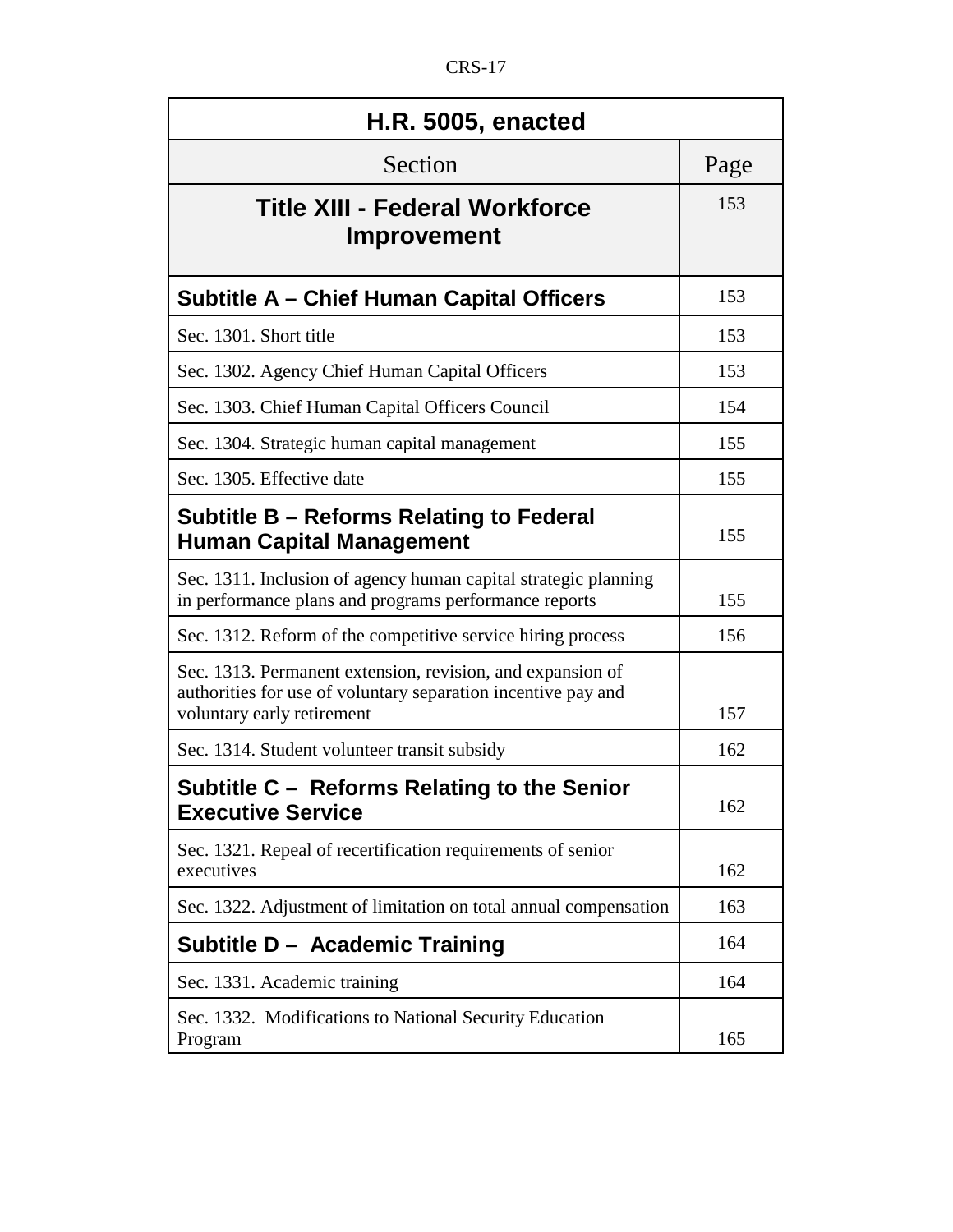| n<br>יי |
|---------|
|---------|

| <b>H.R. 5005, enacted</b>                                                      |      |
|--------------------------------------------------------------------------------|------|
| Section                                                                        | Page |
| <b>Title XIV - Arming Pilots Against</b><br><b>Terrorism</b>                   | 166  |
| Sec. 1401. Short title                                                         | 166  |
| Sec. 1402. Federal Flight Deck Officer Program                                 | 166  |
| Sec. 1403. Crew training                                                       | 171  |
| Sec. 1404. Commercial airline security study                                   | 172  |
| Sec. 1405. Authority to arm flight deck crew with less-than-<br>lethal weapons | 173  |
| Sec. 1406. Technical amendments                                                | 173  |
| <b>Title XV - Transition</b>                                                   | 173  |
| Subtitle A – Reorganization Plan                                               | 173  |
| Sec. 1501. Definitions                                                         | 173  |
| Sec. 1502. Reorganization plan                                                 | 174  |
| Sec. 1503. Review of congressional committee structures                        | 175  |
| <b>Subtitle B - Transitional Provisions</b>                                    | 175  |
| Sec. 1511 Transitional authorities                                             | 175  |
| Sec. 1511(a) Provision of assistance by officials                              | 175  |
| Sec. 1511(b) Services and personnel                                            | 175  |
| Sec. $1511(c)$ Acting officials                                                | 175  |
| Sec. 1511(d) Transfer of personnel, assets, obligations, and<br>functions      | 175  |
| Sec. 1511(e) Prohibition on use of transportation trust funds                  | 175  |
| Sec. 1512. Savings provisions                                                  | 176  |
| Sec. 1512(a) Completed administrative actions                                  | 176  |
| Sec. 1512(b) Pending proceedings                                               | 176  |
| Sec. 1512(c) Pending civil actions                                             | 176  |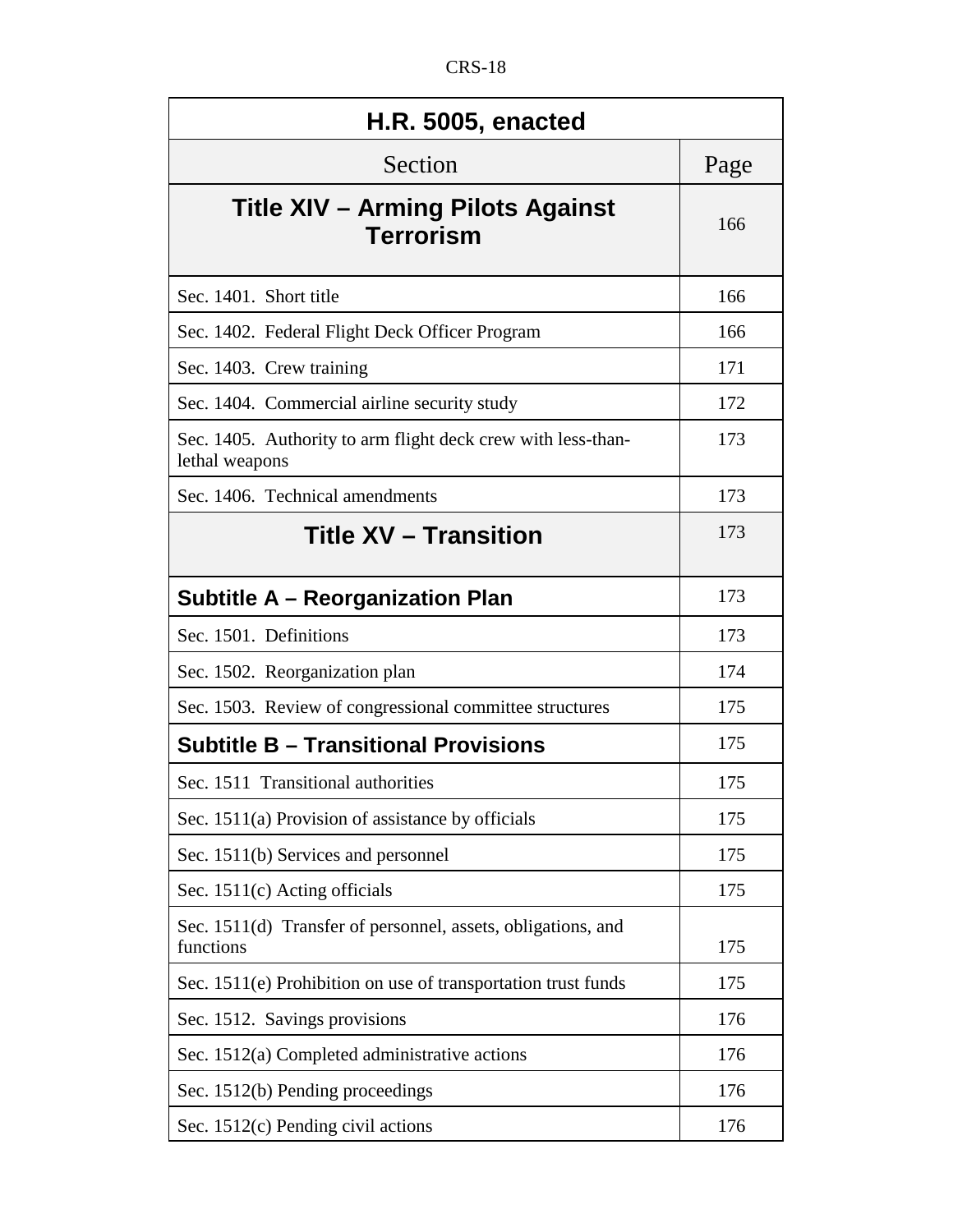| <b>H.R. 5005, enacted</b>                                                                                      |      |
|----------------------------------------------------------------------------------------------------------------|------|
| Section                                                                                                        | Page |
| Sec. 1512(d) References                                                                                        | 176  |
| Sec. 1512(e) Employment provisions                                                                             | 177  |
| Sec. 1512(f) Statutory reporting requirements                                                                  | 177  |
| Sec. 1513. Terminations                                                                                        | 177  |
| Sec. 1514. National identification system not authorized                                                       | 177  |
| Sec. 1515. Continuity of Inspector General oversight                                                           | 177  |
| Sec. 1516. Incidental transfers                                                                                | 177  |
| Sec. 1517. Reference                                                                                           | 177  |
| <b>Title XVI – Corrections to Existing Law</b><br><b>Relating to Airline Transportation</b><br><b>Security</b> | 178  |
| Sec. 1601. Retention of security sensitive information authority<br>at Department of Transportation            | 178  |
| Sec. 1602. Increase in civil penalties                                                                         | 178  |
| Sec. 1603. Allowing U.S. citizens and U.S. nationals as<br>screeners                                           | 179  |
| Title XVII – Conforming and Technical<br>Amendments                                                            | 179  |
| Sec. 1701. Inspector General Act of 1978                                                                       | 179  |
| Sec. 1702. Executive Schedule                                                                                  | 179  |
| Sec. 1703. United States Secret Service                                                                        | 179  |
| Sec. 1704. Coast Guard.                                                                                        | 180  |
| Sec. 1705. Strategic National Stockpile and smallpox vaccine<br>development                                    | 182  |
| Sec. 1706. Transfer of certain security and law enforcement<br>functions and authorities                       | 182  |
| Sec. 1707. Transportation security regulations                                                                 | 184  |